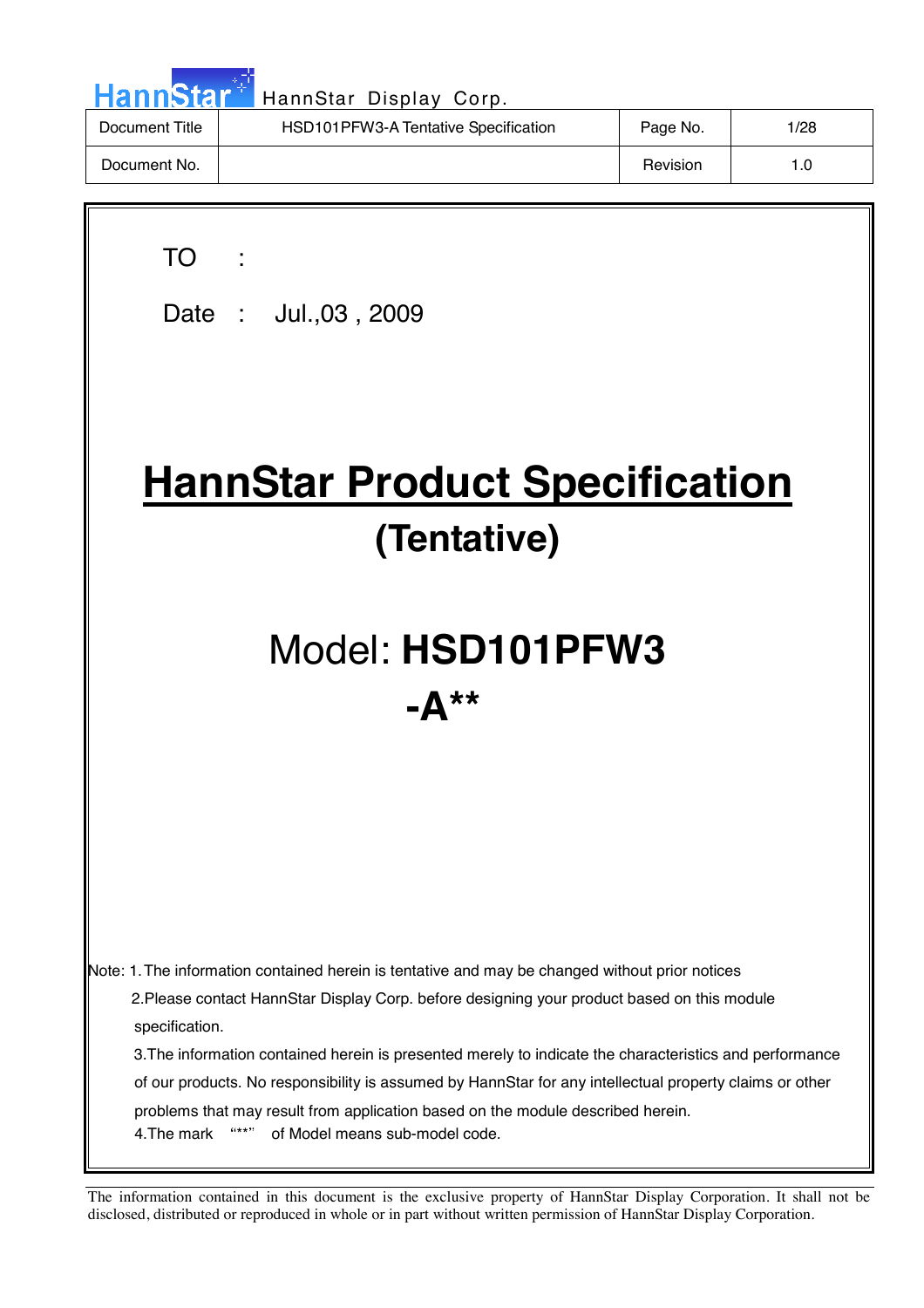

| Document Title | HSD101PFW3-A Tentative Specification | Page No. | 2/28 |
|----------------|--------------------------------------|----------|------|
| Document No.   |                                      | Revision |      |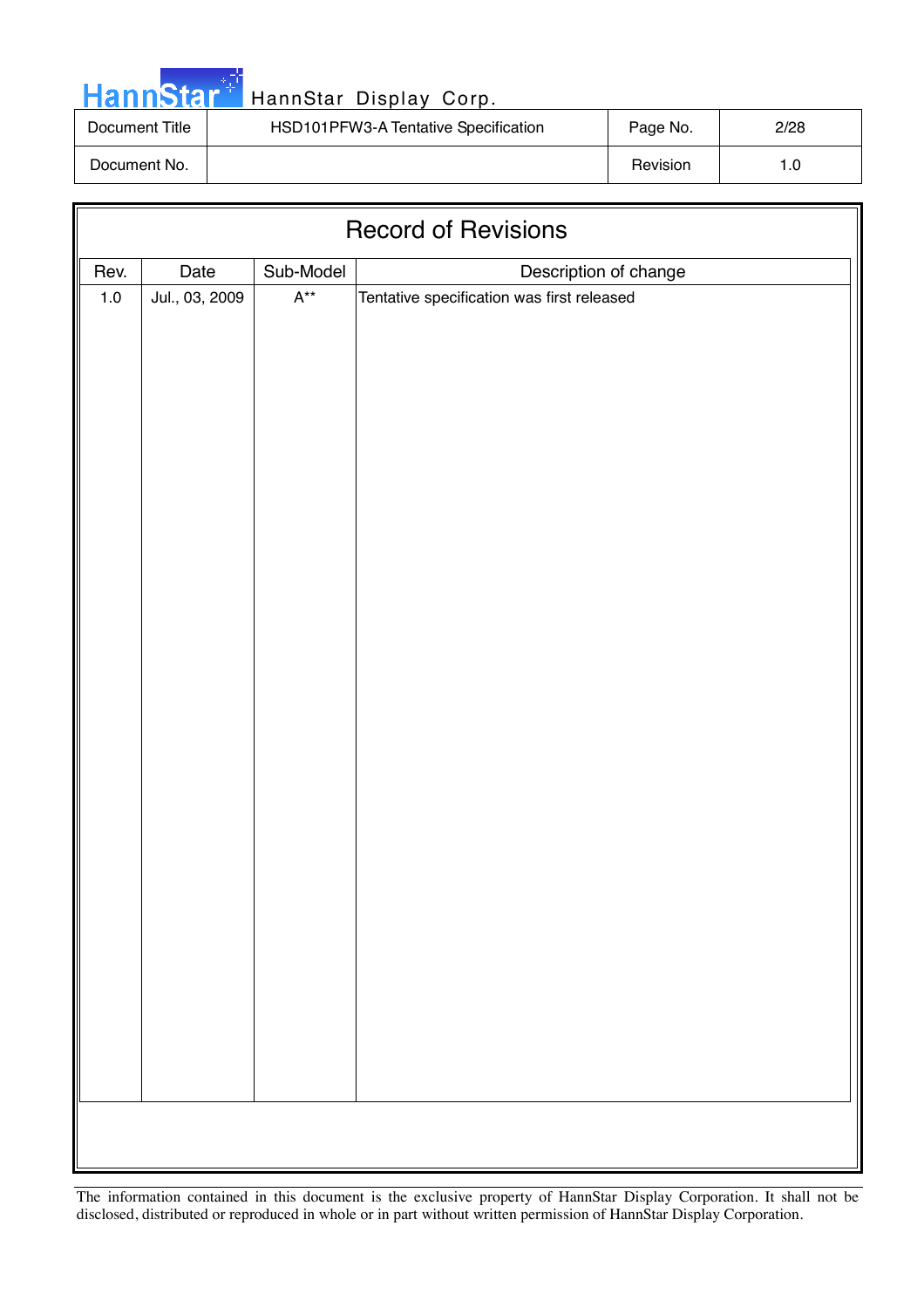|  |  | <b>HannStar</b> |  |
|--|--|-----------------|--|
|  |  |                 |  |

### HannStar Display Corp.

| Document Title | HSD101PFW3-A Tentative Specification | Page No. | 3/28 |
|----------------|--------------------------------------|----------|------|
| Document No.   |                                      | Revision | . .0 |

| 1.0  | p.4  |
|------|------|
| 2.0  | p.5  |
| 3.0  | p.6  |
| 4.0  | p.10 |
| 5.0  | p.12 |
| 6.0  | p.15 |
| 7.0  | p.22 |
| 8.0  | p.23 |
| 9.0  | p.25 |
| 10.0 | p.26 |
| 11.0 | p.27 |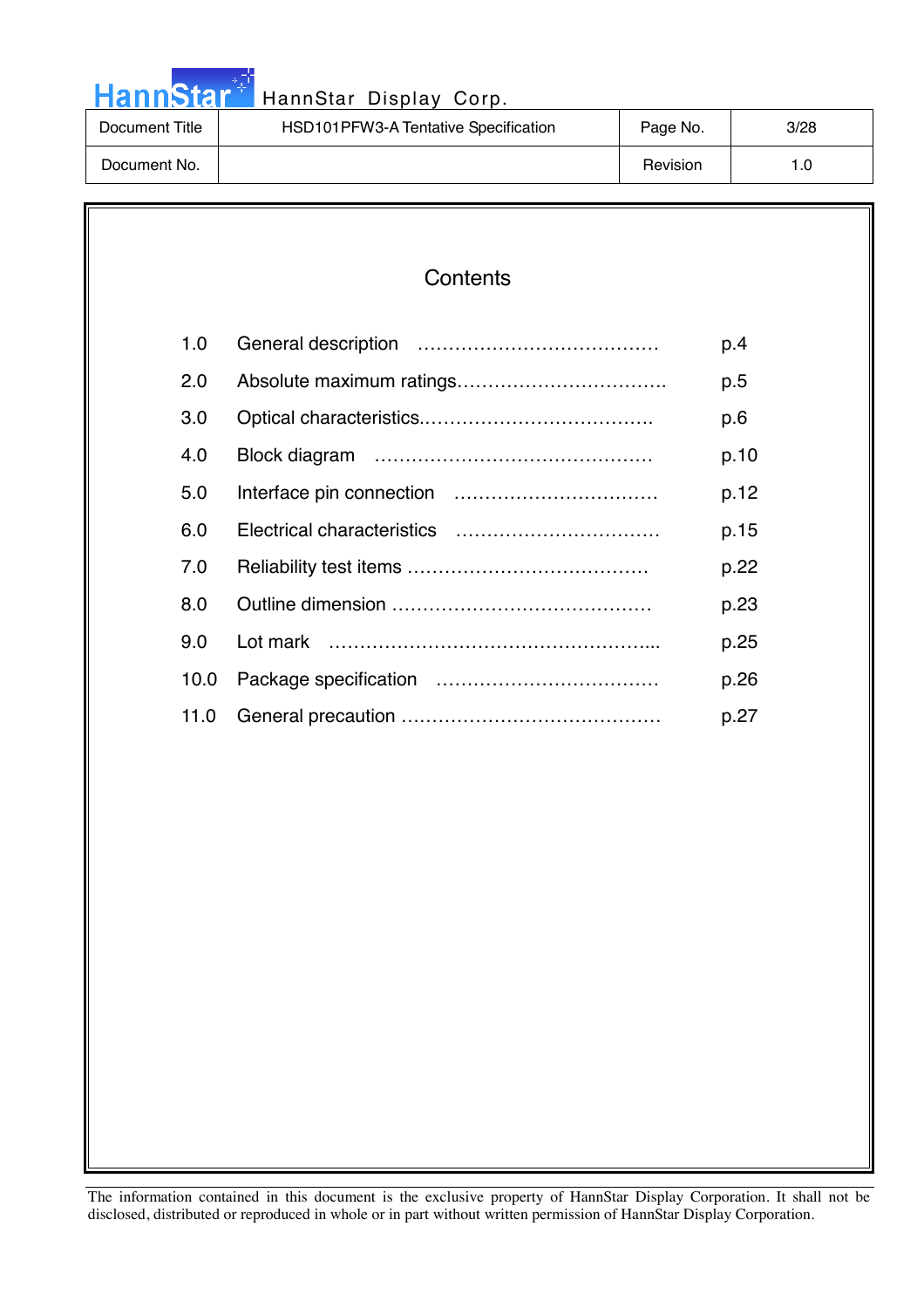

| Document Title | HSD101PFW3-A Tentative Specification | Page No. | 4/28 |
|----------------|--------------------------------------|----------|------|
| Document No.   |                                      | Revision |      |

### **1.0 GENERAL DESCRIPTION**

### **1.1 Introduction**

HannStar Display model HSD101PFW3-A is a color active matrix thin film transistor (TFT) liquid crystal display (LCD) that uses amorphous silicon TFT as a switching device. This model is composed of a TFT LCD panel, a driving circuit and a back light system. This TFT LCD has a 10.1 (16:9) inch diagonally measured active display area with WSVGA (1024 horizontal by 600 vertical pixel) resolution.

### **1.2 Features**

- 10.1 (16:9 diagonal) inch configuration
- One channel LVDS interface
- 262K color by 6 bit R.G.B signal input
- RoHS Compliance
- Halogen Free

#### **1.3 Applications**

- Mobile NB
- **Digital Photo frame**
- **Display terminal for AV application**

### **1.4 General information**

| Item                     | Specification                     | Unit   |
|--------------------------|-----------------------------------|--------|
| <b>Outline Dimension</b> | 243x 146.5 (typ) w/ Bracket & PCB | mm     |
| Display area             | 222.72(H) x 125.28(V)             | mm     |
| Number of Pixel          | 1024 RGB (H) x 600(V)             | pixels |
| Pixel pitch              | $0.2175(H) \times 0.2088(V)$      | mm     |
| Pixel arrangement        | <b>RGB Vertical stripe</b>        |        |
| Display mode             | Normally white                    |        |
| <b>NTSC</b>              | 50                                | $\%$   |
| Surface treatment        | Glare, Hard-Coating (3H)          |        |
| Weight                   | 160 (Max.)                        | g      |
| <b>Back-light</b>        | <b>White LED</b>                  |        |
| <b>Power Consumption</b> | 0.65 (Max)/Logic                  | W      |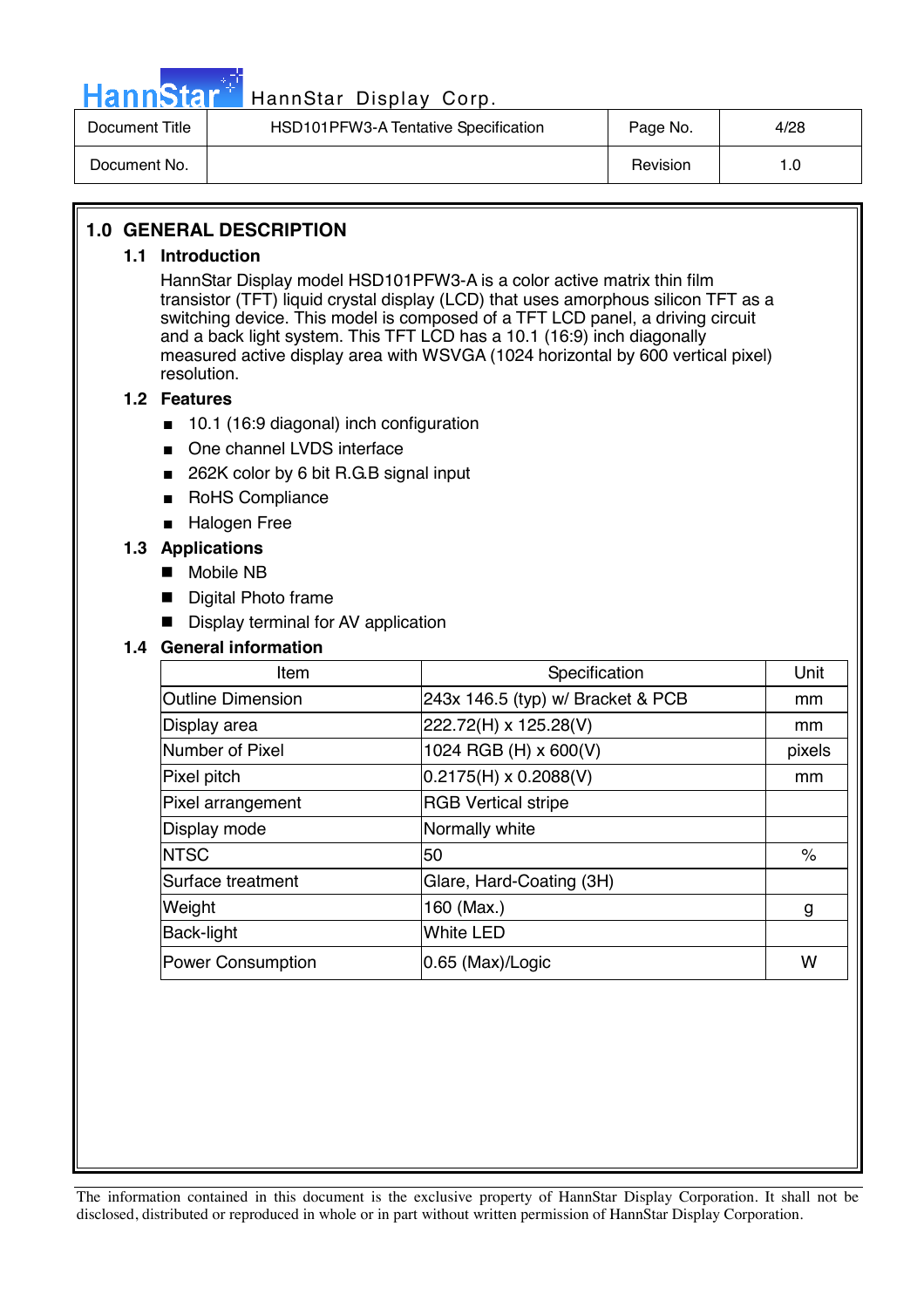

# HannStar<sup>t HannStar Display Corp.</sup>

| Document Title | HSD101PFW3-A Tentative Specification | Page No. | 5/28 |
|----------------|--------------------------------------|----------|------|
| Document No.   |                                      | Revision | 1.0  |

### **1.5 Mechanical Information**

| Item                  |                | Min.  | Typ.  | Max.  | Unit | Remark     |
|-----------------------|----------------|-------|-------|-------|------|------------|
|                       | Horizontal (H) | 242.5 | 243   | 243.5 | mm   | W/ bracket |
| Module<br><b>Size</b> | Vertical (V)   | 146   | 146.5 | 147   | mm   | &PCB       |
|                       | Depth (D)      |       | 3.3   | 3.6   | mm   |            |
| Weight                |                |       | 152   | 160   | g    |            |

### **2.0 ABSOLUTE MAXIMUM RATINGS**

### **2.1 Electrical Absolute Rating**

### **2.1.1 TFT LCD Module**

| Item                            | Symbol | Min.   | Max. | Unit | <b>Note</b> |
|---------------------------------|--------|--------|------|------|-------------|
| <b>LED Power Supply voltage</b> | V LED  | $-0.3$ | 6.0  |      | $GND=0$     |
| Logic Supply voltage            | V DD   | $-0.3$ | 6.0  |      |             |

### **2.2 Environment Absolute Rating**

| Item                         | Symbol | Min.  | Max. | Unit   | <b>Note</b> |
|------------------------------|--------|-------|------|--------|-------------|
| <b>Operating Temperature</b> | opa    |       | 50   | $\sim$ |             |
| Storage Temperature          | l stg  | $-20$ | 60   | $\sim$ |             |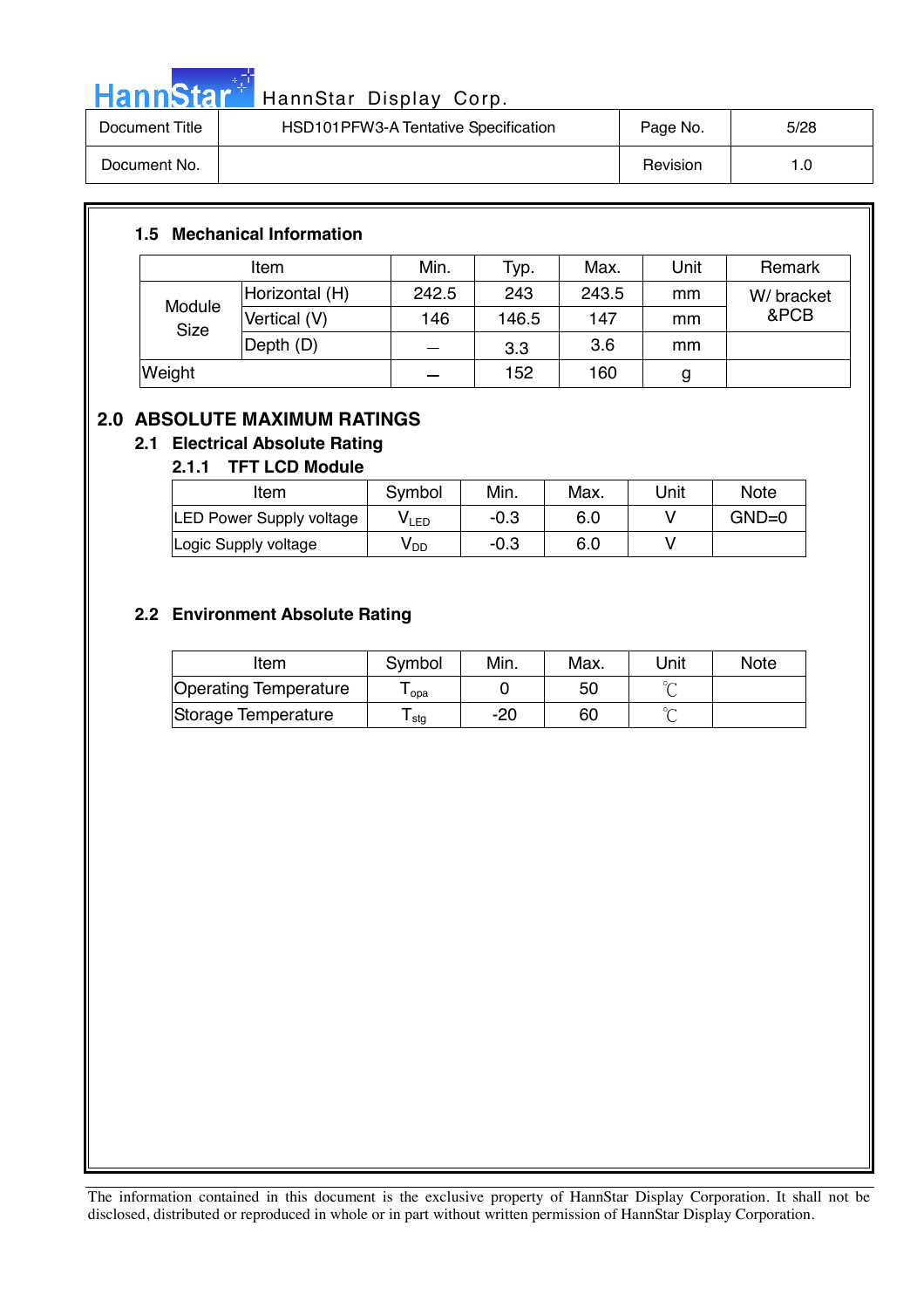

# HannStar<sup>t HannStar Display Corp.</sup>

| Document Title | HSD101PFW3-A Tentative Specification | Page No. | 6/28 |
|----------------|--------------------------------------|----------|------|
| Document No.   |                                      | Revision | 1.0  |

| Item                           |             |                       | Symbol Condition            | Min.                           | Typ.           | Max.  | Unit              | <b>Note</b> |  |
|--------------------------------|-------------|-----------------------|-----------------------------|--------------------------------|----------------|-------|-------------------|-------------|--|
| Contrast                       |             | <b>CR</b>             |                             | 400                            | 500            |       |                   | (1)(2)(4)   |  |
| Response time                  |             | Tr                    |                             |                                | $\overline{4}$ | 8     |                   |             |  |
|                                |             | <b>Tf</b>             |                             |                                | 12             | 24    | msec              | (1)(3)      |  |
| White luminance<br>$(5$ point) |             | $Y_L$                 |                             | 160                            | 180            |       | cd/m <sup>2</sup> | (1)(4)(5)   |  |
|                                |             | $R_{x}$               |                             | $\Theta = 0$<br>0.555<br>0.605 | 0.655          |       |                   |             |  |
|                                | Red         | $R_Y$                 | Normal                      | 0.302                          | 0.352          | 0.402 |                   |             |  |
|                                |             | $G_{\underline{x}}$   | viewing<br>angle            | 0.259                          | 0.309          | 0.359 |                   |             |  |
| Color                          | Green       | $G_Y$                 |                             | 0.487                          | 0.537          | 0.587 |                   |             |  |
| chromaticity                   |             | $B_{x}$               |                             | 0.099                          | 0.149          | 0.199 |                   |             |  |
| (CIE1931)                      | <b>Blue</b> | $B_Y$                 |                             | 0.061                          | 0.111          | 0.161 |                   |             |  |
|                                | White       | $W_{x}$               |                             | 0.263                          | 0.313          | 0.363 |                   |             |  |
|                                |             | $W_{y}$               |                             | 0.279                          | 0.329          | 0.379 |                   |             |  |
|                                | Hor.        | $\Theta_L$            |                             | 40                             | 45             |       |                   |             |  |
|                                |             | $\Theta_{\rm R}$      |                             | 40                             | 45             |       |                   |             |  |
| Viewing angle                  |             | $\Theta_{\sf U}$      | CR > 10                     | 10                             | 15             |       |                   | (1)(4)      |  |
|                                | Ver.        | $\Theta_{\mathsf{D}}$ |                             | 30                             | 35             |       |                   |             |  |
| <b>Brightness uniformity</b>   |             | $B_{UNI}$             | $\Theta = 0$<br>(5point)    | 80                             |                |       | $\%$              | (5)         |  |
| <b>Brightness Uniformity</b>   |             | B <sub>UNI</sub>      | $\Theta = 0$<br>(13 points) | 70                             |                |       | $\%$              | (6)         |  |

### **3.2 Measuring Condition**

- Measuring surrounding : dark room
- Ambient temperature: 25±2°C
- 15min. warm-up time.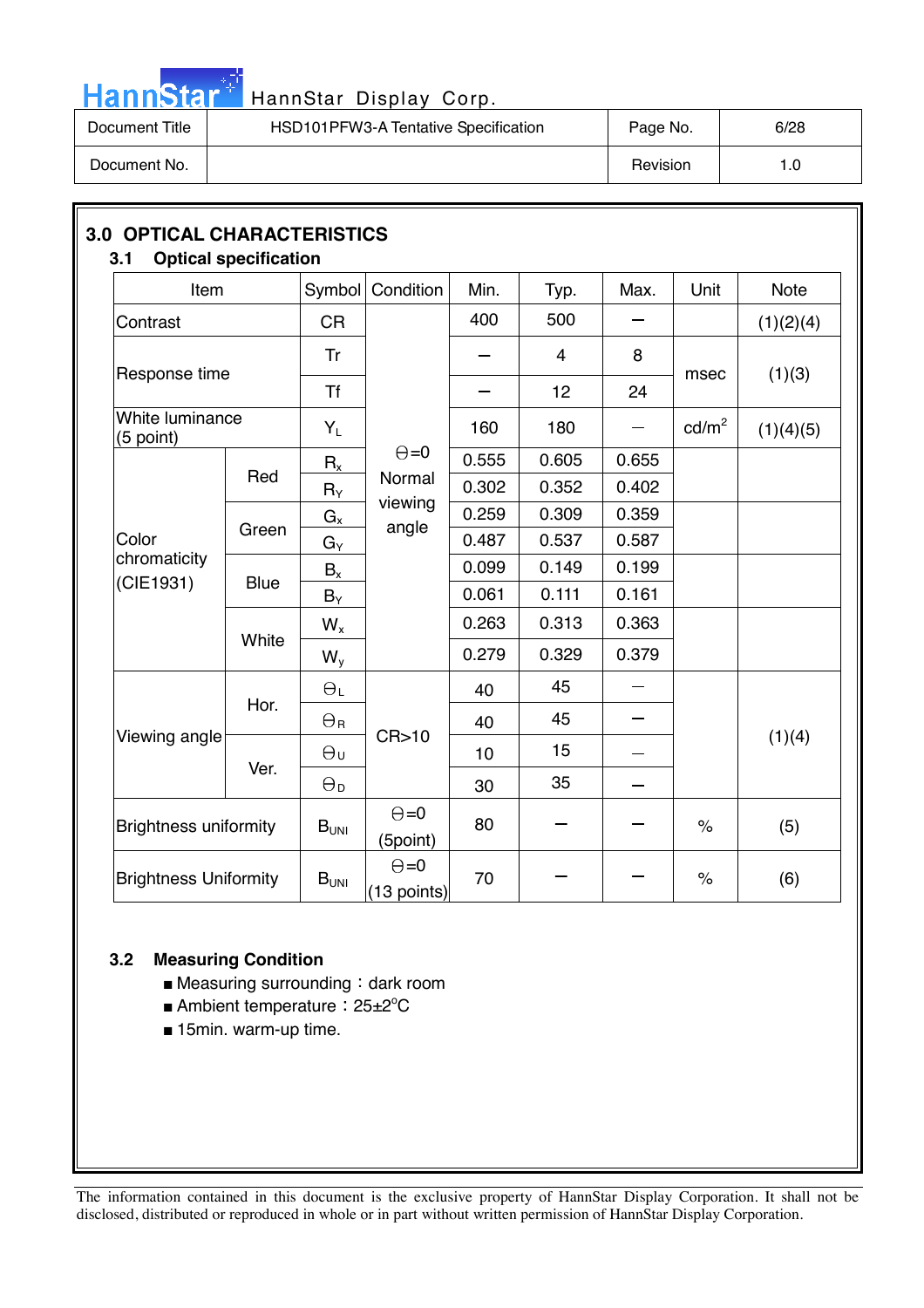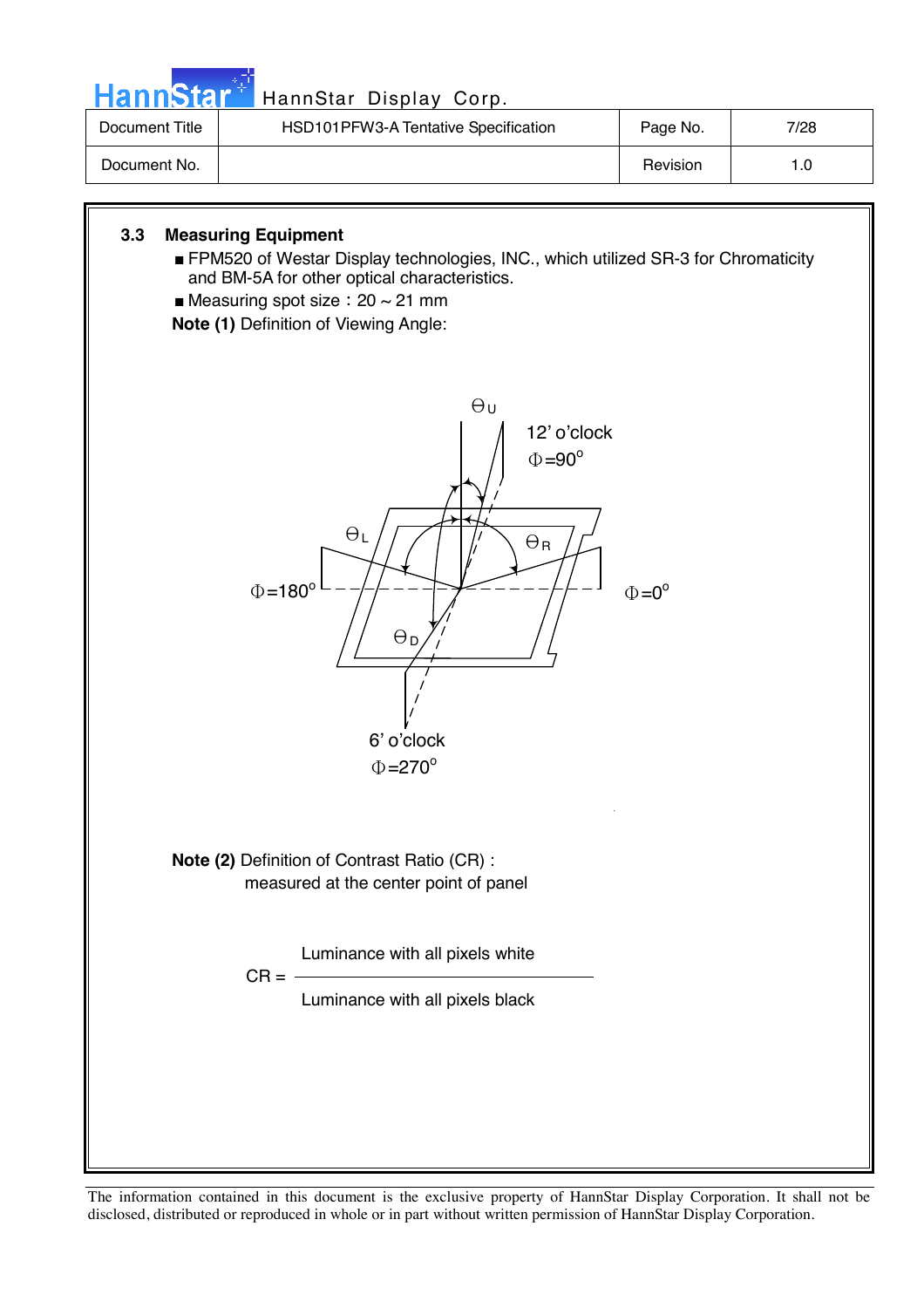**Hann**Star HannStar Display Corp. Document Title | HSD101PFW3-A Tentative Specification | Page No. | 8/28 Document No. | Nevision | New 1.0

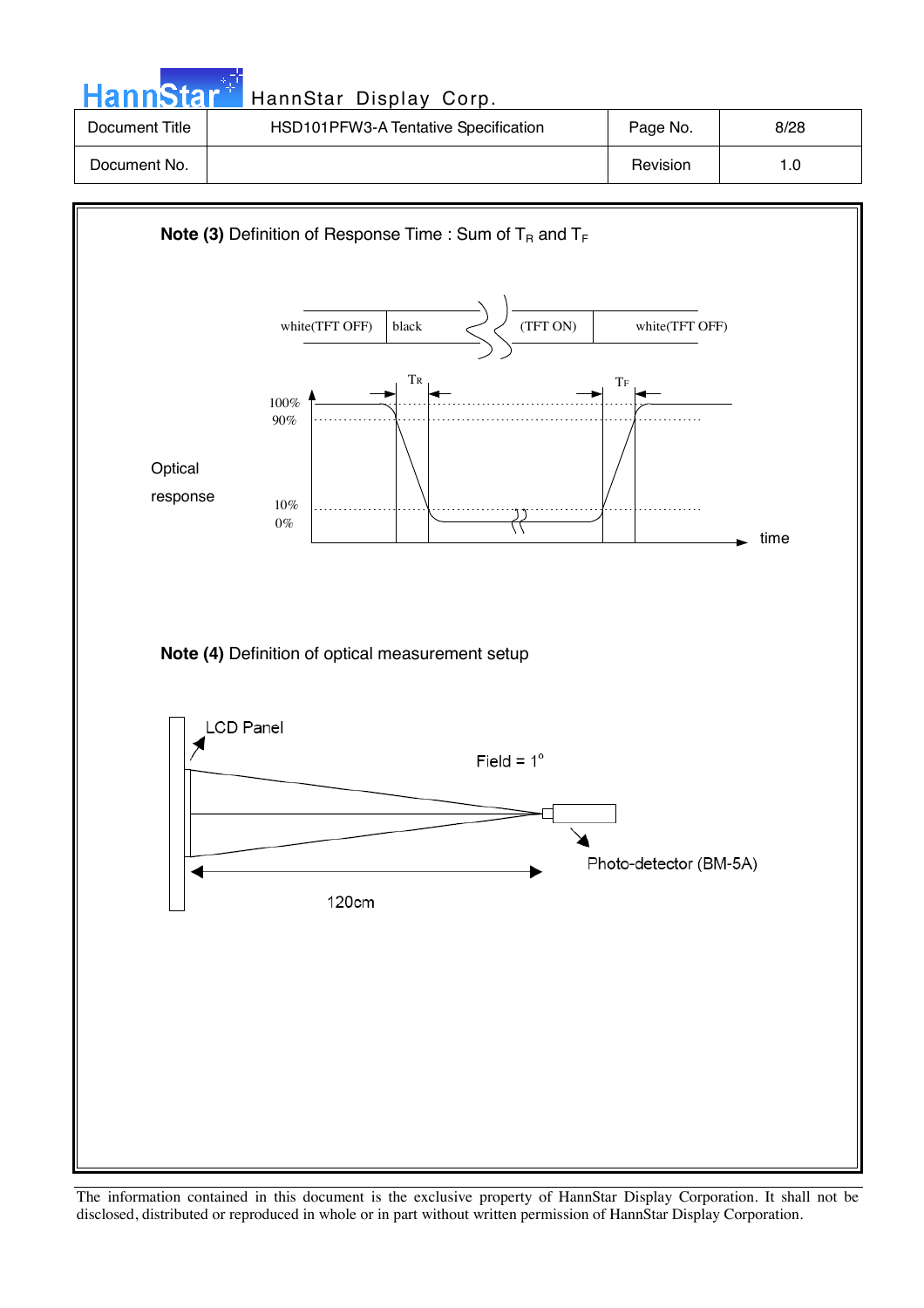

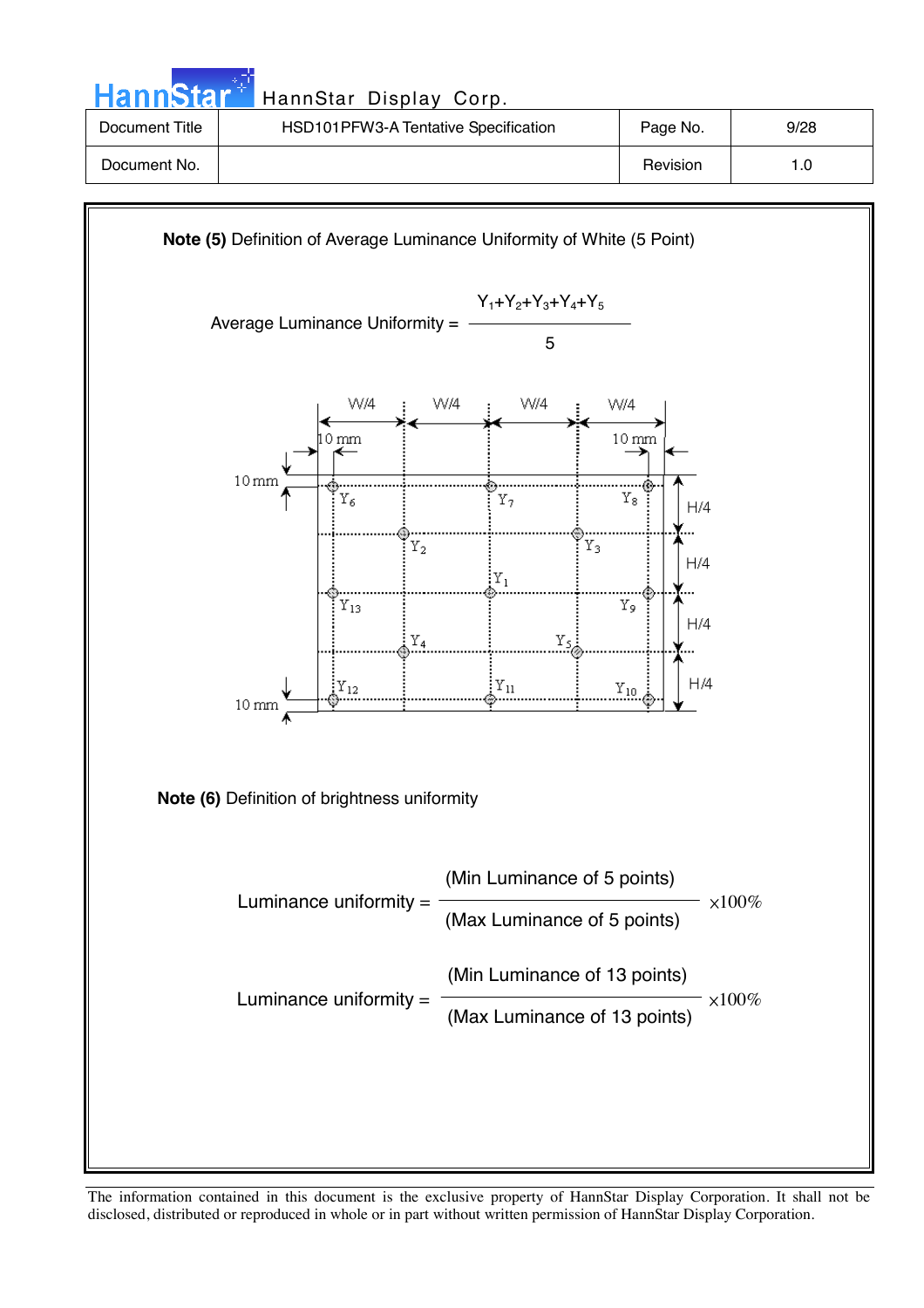| <b>HannStar</b> | HannStar Display Corp.               |          |       |
|-----------------|--------------------------------------|----------|-------|
| Document Title  | HSD101PFW3-A Tentative Specification | Page No. | 10/28 |
| Document No.    |                                      | Revision | 1.0   |

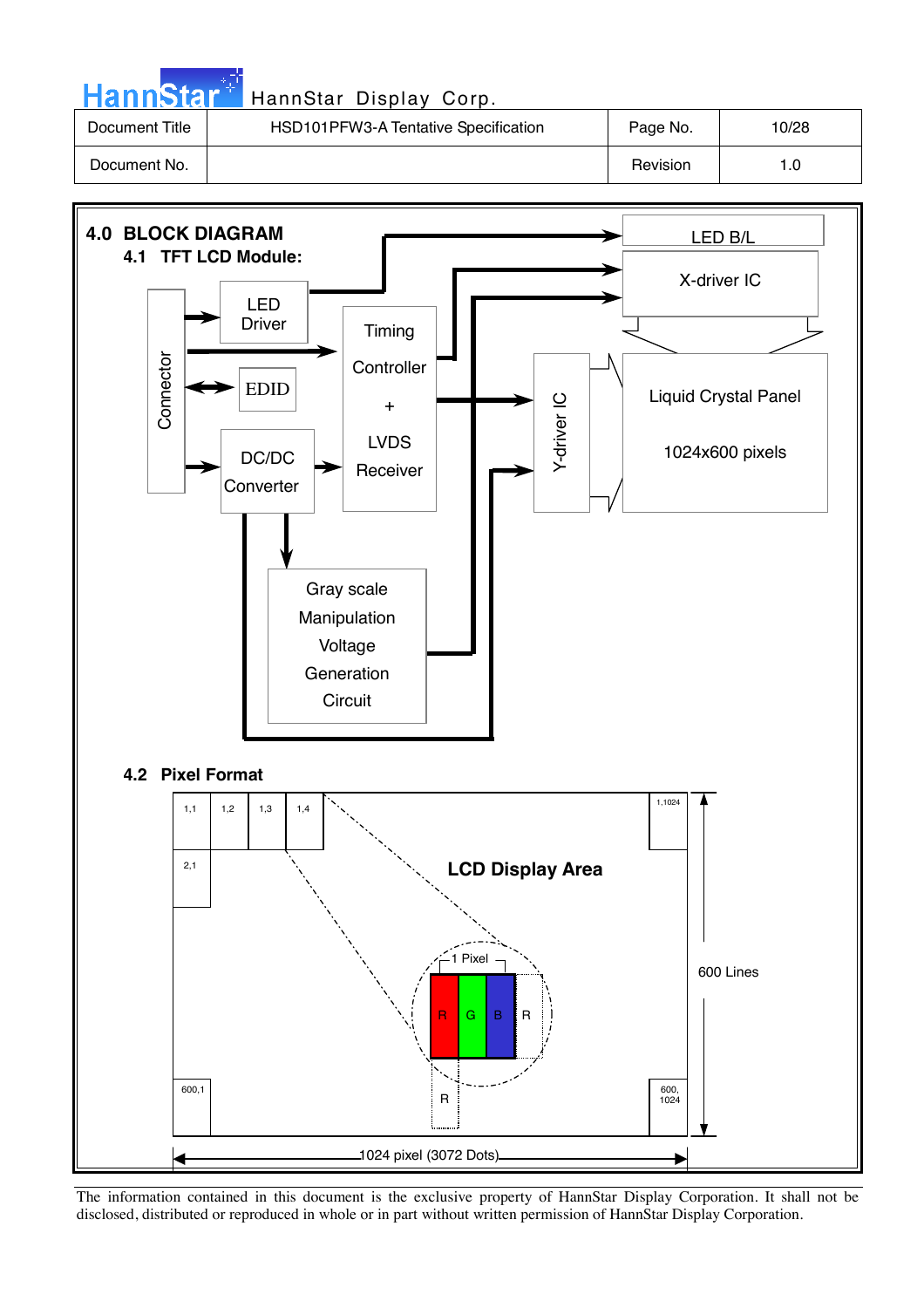|  |  | <b>HannStar</b> |  |
|--|--|-----------------|--|
|  |  |                 |  |
|  |  |                 |  |

### HannStar Display Corp.

| Document Title | HSD101PFW3-A Tentative Specification | Page No. | 11/28 |
|----------------|--------------------------------------|----------|-------|
| Document No.   |                                      | Revision | 1.0   |

|                                             |                         | <b>MSB</b>          |                                         |                                         |                         | LSB                          |                                              | <b>MSB</b>          |                     |                     |                         | <b>LSB</b> MSB          |               |                     |                              |                           |                         | <b>LSB</b>     | Gray scale                       |
|---------------------------------------------|-------------------------|---------------------|-----------------------------------------|-----------------------------------------|-------------------------|------------------------------|----------------------------------------------|---------------------|---------------------|---------------------|-------------------------|-------------------------|---------------|---------------------|------------------------------|---------------------------|-------------------------|----------------|----------------------------------|
|                                             | Display                 | R5 R4               |                                         | R <sub>3</sub>                          |                         |                              |                                              | R2 R1 R0 G5 G4 G3   |                     | G2G1                |                         |                         |               | G0 B5 B4            | B <sub>3</sub>               | B <sub>2</sub>            | <b>B1</b>               | B <sub>0</sub> | level                            |
|                                             | <b>Black</b>            |                     | L                                       | L                                       | L                       |                              |                                              | L                   |                     | L                   | L                       | L                       |               |                     | L                            | L                         | L                       |                |                                  |
|                                             | <b>Blue</b>             | L                   | L                                       | L                                       | L                       | L                            | LIL                                          | L                   | L                   | L                   | L                       | $\overline{\mathbf{H}}$ |               | $\overline{H}$      | $\overline{H}$               | $\overline{H}$            | $\overline{\mathsf{H}}$ | $\overline{H}$ | $\blacksquare$                   |
|                                             | Green                   | L                   | L                                       | L                                       | L                       | L                            | Ξ<br>L                                       | $\overline{H}$      | $\overline{H}$      | $\overline{H}$      | $\overline{\mathsf{H}}$ | $\overline{H}$          |               | L                   | L                            | L                         | L                       |                | $\blacksquare$                   |
| <b>Basic</b>                                | Light Blue              | L                   | L                                       | L                                       | L                       | L                            | Ξ                                            | $\overline{H}$      | $\overline{H}$      | Н                   | $\overline{H}$          | $\overline{H}$ H        |               | H                   | $\overline{H}$               | $\overline{H}$            | $\overline{H}$          | $\overline{H}$ | $\blacksquare$                   |
| color                                       | Red                     | Н<br>$\overline{H}$ | $\mathsf{H}$<br>$\overline{\mathsf{H}}$ | $\mathsf{H}$<br>$\overline{\mathsf{H}}$ | H<br>$\overline{H}$     | Н<br>$\overline{\mathsf{H}}$ | HL                                           | L                   | L                   | L                   | L                       | L<br>LН                 | L             | L<br>$\overline{H}$ | L<br>$\overline{\mathsf{H}}$ | L<br>$\overline{H}$       | L<br>$\overline{H}$     | $\overline{H}$ | $\blacksquare$                   |
|                                             | Purple<br>Yellow        | H                   | $\overline{H}$                          | $\overline{\mathsf{H}}$                 | $\overline{\mathsf{H}}$ | $\overline{H}$               | $\frac{1}{\sqrt{2}}$<br>$\frac{}{\mathbf H}$ | L<br>$\overline{H}$ | L<br>$\overline{H}$ | L<br>$\overline{H}$ | L<br>$\overline{H}$     | HL                      |               | L                   | L                            | L                         | L                       |                | $\blacksquare$<br>$\blacksquare$ |
|                                             | White                   | $\mathsf{H}$        | $\overline{H}$                          | $\overline{H}$                          | $\overline{H}$          | $\overline{H}$               | нŀн                                          | $\overline{H}$      | $\overline{H}$      | $\overline{H}$      | $\overline{H}$          | $\overline{H}$ H        |               | $\overline{H}$      | $\overline{H}$               | $\overline{H}$            | $\overline{H}$          | H              | $\blacksquare$                   |
|                                             | <b>Black</b>            |                     |                                         | L                                       |                         |                              | LIL                                          | L                   |                     | L                   | L                       | L                       |               |                     |                              | L                         |                         |                | L <sub>0</sub>                   |
|                                             |                         |                     | L                                       | L                                       | L                       | L                            | HL                                           | L                   | L                   | L                   | L                       | $\mathsf L$             |               | L                   | L                            | L                         | L                       |                | L1                               |
|                                             |                         |                     |                                         |                                         | L                       | $\overline{H}$               | LIL                                          | L                   |                     | L                   | L                       | LL                      |               |                     |                              | L                         | L                       |                | L2                               |
| Gray<br>scale<br>of Red                     | Dark<br>↑<br>T<br>Light |                     |                                         |                                         |                         |                              |                                              |                     |                     |                     |                         |                         |               |                     |                              |                           |                         |                | L3L60                            |
|                                             |                         | H                   | H                                       | $\mathsf{H}$                            | Н                       | L                            | HIL                                          | L                   | L                   | L                   | L                       | LL                      |               | L                   | L                            | L                         | L                       |                | L61                              |
|                                             |                         | H                   | $\overline{H}$                          | $\overline{H}$                          | $\overline{H}$          | H                            | LIL                                          | L                   | L                   | L                   | L                       | ГL                      |               | L                   | L                            | L                         | L                       |                | L62                              |
|                                             | Red                     | H                   | $\overline{H}$                          | $\overline{H}$                          | $\overline{H}$          | $\overline{H}$               | $\frac{1}{\sqrt{2}}$                         | L                   |                     | L                   | L                       | LL                      |               | L                   | L                            | L                         | L                       |                | Red L63                          |
|                                             | <b>Black</b>            | L                   |                                         | L                                       | L                       | L                            | LIL                                          | L                   | L                   | L                   | L                       | $L$ $L$                 |               | L                   | L                            | L                         | L                       |                | L <sub>0</sub>                   |
|                                             |                         |                     |                                         | L                                       |                         |                              | LIL                                          | L                   |                     |                     | L                       | HIL                     |               |                     |                              | L                         |                         |                | L1                               |
|                                             |                         |                     |                                         |                                         |                         |                              | ЦL                                           | L                   |                     |                     | $\overline{H}$          | L                       |               |                     |                              | L                         |                         |                | $\overline{L2}$                  |
| Gray<br>scale of<br>Green                   | Dark<br>↑<br>Light      |                     |                                         |                                         |                         |                              |                                              |                     |                     |                     |                         |                         |               |                     |                              |                           |                         |                | L3L60                            |
|                                             |                         |                     |                                         |                                         |                         |                              | ļН                                           | H                   | H                   | H                   | L                       | HL                      |               |                     |                              | L                         |                         |                | L61                              |
|                                             |                         |                     | L                                       | L                                       | L                       | L                            | LН                                           | $\overline{H}$      | $\overline{H}$      | $\overline{H}$      | H                       | L                       |               | L                   | L                            | L                         |                         |                | L62                              |
|                                             | Green                   |                     |                                         | L                                       |                         | L                            | 듴                                            | $\overline{H}$      | $\overline{H}$      | $\overline{H}$      | $\overline{H}$          | H L                     |               | L                   | L                            | L                         | L                       |                | Green L63                        |
|                                             | <b>Black</b>            |                     |                                         | L                                       |                         | L                            | LIL                                          | L                   | L                   | L                   | L                       | $L$ $L$                 |               | L                   | $\mathsf{I}$                 | L                         | Ĺ                       |                | L <sub>0</sub>                   |
|                                             |                         |                     |                                         | L                                       |                         |                              | L                                            | L                   |                     | L                   | L                       | ЦL                      |               |                     |                              | L                         |                         | $\overline{H}$ | L <sub>1</sub>                   |
| Gray<br>scale of<br><b>Blue</b>             | Dark<br>↑               |                     |                                         |                                         |                         |                              | īΓ                                           | L                   |                     | L                   | L                       | L                       |               |                     |                              | L                         | $\overline{\mathsf{H}}$ |                | L2<br>L3L60                      |
|                                             | Light                   |                     |                                         |                                         |                         |                              |                                              |                     |                     |                     |                         |                         |               |                     |                              |                           |                         |                |                                  |
|                                             |                         |                     | ┕                                       | ┕                                       | ┕                       | ட                            | 니니                                           | ┕                   | ┕                   | ட                   | ┕                       | LН                      |               | Н                   | H                            | $\mathsf{H}$              | ┕                       | H              | L61                              |
|                                             |                         | L                   | L                                       | L                                       | L                       | L                            | LL                                           | L                   | L                   | L                   | L                       | LН                      |               | $\overline{H}$      | $\mathsf{H}$                 | H                         | H                       | L              | L62                              |
|                                             | Blue                    |                     | L                                       | L                                       |                         |                              | LIL                                          | L                   |                     | L                   | L                       |                         | $\frac{1}{2}$ | Н                   | Н                            | $\boldsymbol{\mathsf{H}}$ | Н                       | H              | Blue L63                         |
|                                             | <b>Black</b>            |                     |                                         | L                                       |                         |                              | LL                                           | L                   |                     | L                   | L                       | L                       |               |                     | L                            | L                         |                         |                | L0                               |
|                                             |                         |                     | L                                       | L                                       | L                       | L                            | $\frac{1}{\sqrt{2}}$                         | L                   |                     | L                   | L                       | H L                     |               | L                   |                              | L                         | L                       | $\mathsf{H}$   | L1                               |
|                                             |                         |                     | L                                       | L                                       | L                       | $\overline{H}$               | ЦL                                           | L                   | L                   |                     | $\overline{\mathsf{H}}$ | LL                      |               | L                   | L                            | L                         | $\overline{H}$          | L              | $\overline{L2}$                  |
| Gray<br>scale of<br>White &<br><b>Black</b> | Dark<br>↑<br>T<br>Light |                     |                                         |                                         |                         |                              |                                              |                     |                     |                     |                         |                         |               |                     |                              |                           |                         |                | L3L60                            |
|                                             |                         | Н                   | H                                       | H                                       | Н                       | L                            | нH                                           | H                   | H                   | H                   | L                       | HH                      |               | Н                   | Н                            | Н                         | L                       | Н              | L61                              |
|                                             |                         | Н                   | $\overline{H}$                          | $\overline{H}$                          | $\overline{H}$          | $\overline{H}$               | 믘                                            | $\overline{H}$      | $\overline{H}$      | $\overline{H}$      | $\overline{H}$          | 믘                       |               | $\overline{H}$      | $\overline{H}$               | $\overline{H}$            | H                       |                | L62                              |
|                                             | White                   | Н                   | Н                                       | $\overline{H}$                          | $\overline{H}$          | $\overline{H}$               | H H                                          | $\overline{H}$      | $\overline{H}$      | $\overline{H}$      | $\overline{\mathsf{H}}$ | H H                     |               | Н                   | H                            | $\overline{H}$            | $\overline{H}$          | H              | White L63                        |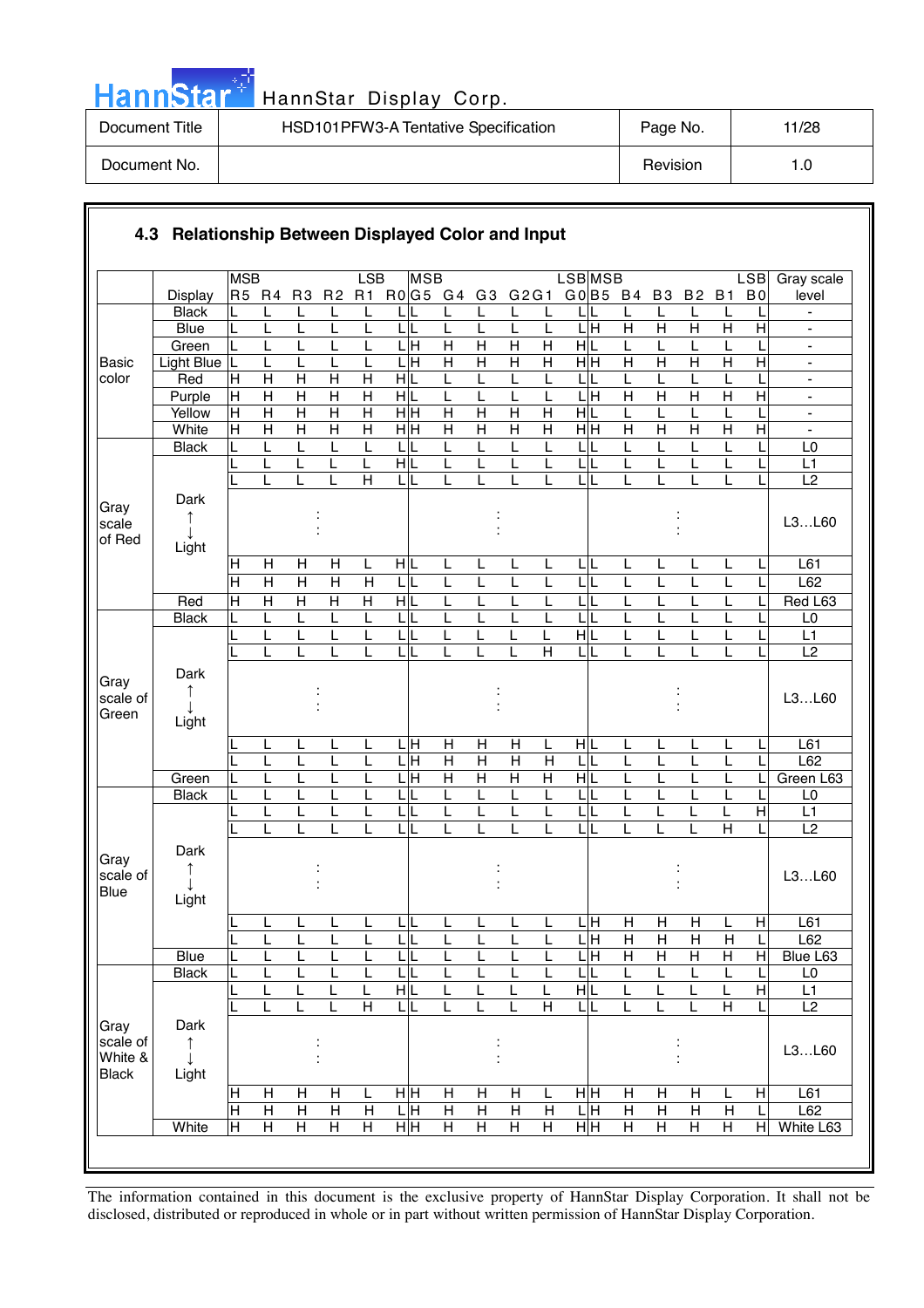

| Document Title | HSD101PFW3-A Tentative Specification | Page No. | 12/28 |
|----------------|--------------------------------------|----------|-------|
| Document No.   |                                      | Revision |       |

### **5.0 INTERFACE PIN CONNECTION**  5.1 **TFT LCD Module CN1** (Input signal): IPEX 20455-040E-12 (IPEX or equivalent) **Pin** Signal **Description** 1 GND 3 Ground 2 | AVDD | PowerSupply,3.3V(typical) 3 AVDD PowerSupply,3.3V(typical) 4 DVDD DOC3.3V power 5 CABC\_EN CABC\_tunction enable/disable Default 0: Disable 6 SCL DDC Clock 7 SDA DDC Data 8 | Rin0- | - LVDSdifferential data input 9 | Rin0+ | + LVDSdifferential data input 10 GND COND Cround 11 | Rin1- | - LVDSdifferential data input 12 | Rin1+ | + LVDSdifferential data input 13 GND GND Ground 14 | Rin2- | - LVDSdifferential data input 15 | Rin2+ | + LVDSdifferential data input 16 GND | Ground 17 | CIkIN- | CIkIN- | LVDSdifferential data input 18 | CIkIN+ + LVDSdifferential data input 19 GND COND Cround 20 VDDA EN 20 VDDA on/off 21 NC NC No Connection 22 GND COND Cround 23 NC No Connection 24 NC NC No Connection 25 GND COND Cround 26 NC NC No Connection 27 NC NC No Connection 28 GND COND Cround 29 | NC | No Connection 30 NC No Connection 31 | VLED GND | LED Ground 32 VLED GND | LED Ground 33 | VLED\_GND | LED Ground 34 NC NC No Connection

The information contained in this document is the exclusive property of HannStar Display Corporation. It shall not be disclosed, distributed or reproduced in whole or in part without written permission of HannStar Display Corporation.

36 VLED\_EN LED enable pin(+3.3V input)/VLED on/off

35 PWM System PWM Signal Input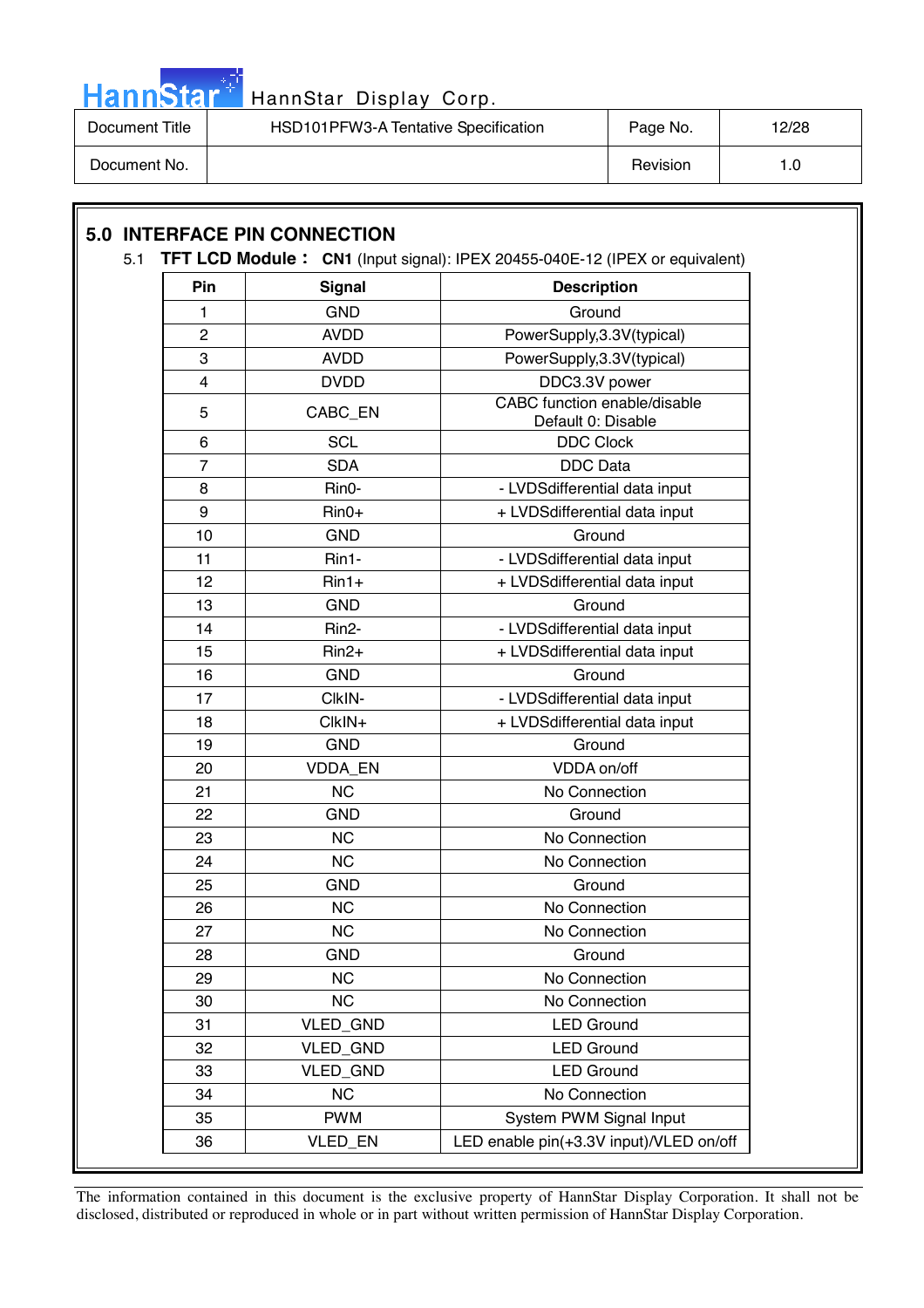| HannStar <sup>+</sup> | HannStar Display Corp.               |               |       |
|-----------------------|--------------------------------------|---------------|-------|
| Document Title        | HSD101PFW3-A Tentative Specification | Page No.      | 13/28 |
| Document No.          |                                      | Revision      | 1.0   |
|                       |                                      |               |       |
| $\sim$                | $\sim$                               | No Connection |       |

|    | NС    | No Connection             |
|----|-------|---------------------------|
| 38 | VI ED | <b>LED Power Supply5V</b> |
| 39 | /I FD | <b>LED Power Supply5V</b> |
| 40 | ו∟ וי | <b>LED Power Supply5V</b> |

**Note** The brightness of LCD panel could be changed by adjusting PWM

### **[Note]**

**(1) ADJ can adjust brightness to control Pin. Pulse duty the bigger the brighter.** 



### **(2) ADJ Signal=0~3.3V Operation Conditions**

| Parameter                | Symbol                       | Conditions | Min | Typ | Max | Unit |
|--------------------------|------------------------------|------------|-----|-----|-----|------|
| ADJ Logic-High Level     | $\mathsf{V}_{\mathsf{ADJH}}$ |            | 1.8 | 3.3 | 3.6 |      |
| ADJ Logic-Low Level      | <b>VADJL</b>                 |            | 0   |     | 0.4 |      |
| <b>Dimming Frequency</b> | $F_{ADJ}$                    |            | 18  | 20  | 22  | kHz  |
| Dimming Duty Cycle       |                              |            | 20  | --  | 100 | $\%$ |



 $F_{ADJ} = 1/T_S$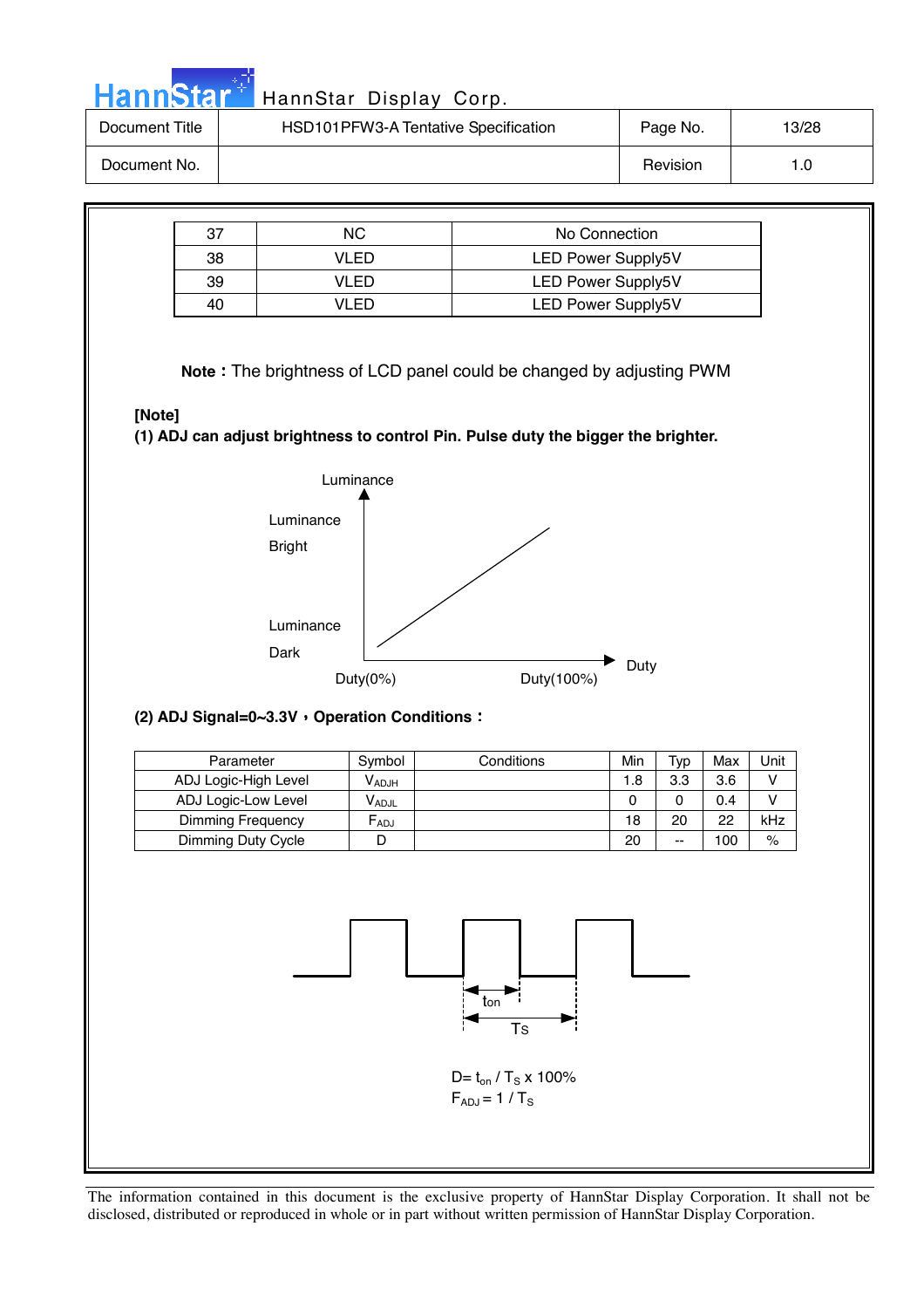

| Document Title | HSD101PFW3-A Tentative Specification | Page No. | 14/28 |
|----------------|--------------------------------------|----------|-------|
| Document No.   |                                      | Revision |       |

### (3) VLED\_EN & VDDA\_EN > Operation Conditions :

| <b>Parameter</b>                           | Symbol       | Min                      | <b>Typ</b> | <b>Max</b> | <b>Units</b> | <b>Remark</b> |
|--------------------------------------------|--------------|--------------------------|------------|------------|--------------|---------------|
| LED enable pin                             | LED EN $(H)$ | 3.0                      | 3.3        | 3.6        | Volt         | _ED on        |
| (control LED driver circuit<br>on/off)     | LED $EN(L)$  | $\overline{\phantom{a}}$ |            | 0.2        |              | LED off       |
| VDD on/off signal                          | VDDA_EN(H)   | 3.0                      | 3.3        | 3.6        | Volt         | VDD on        |
| (control Panel VDD power<br>source on/off) | VDDA_EN(L)   | $\sim$                   |            | 0.2        |              | VDD off       |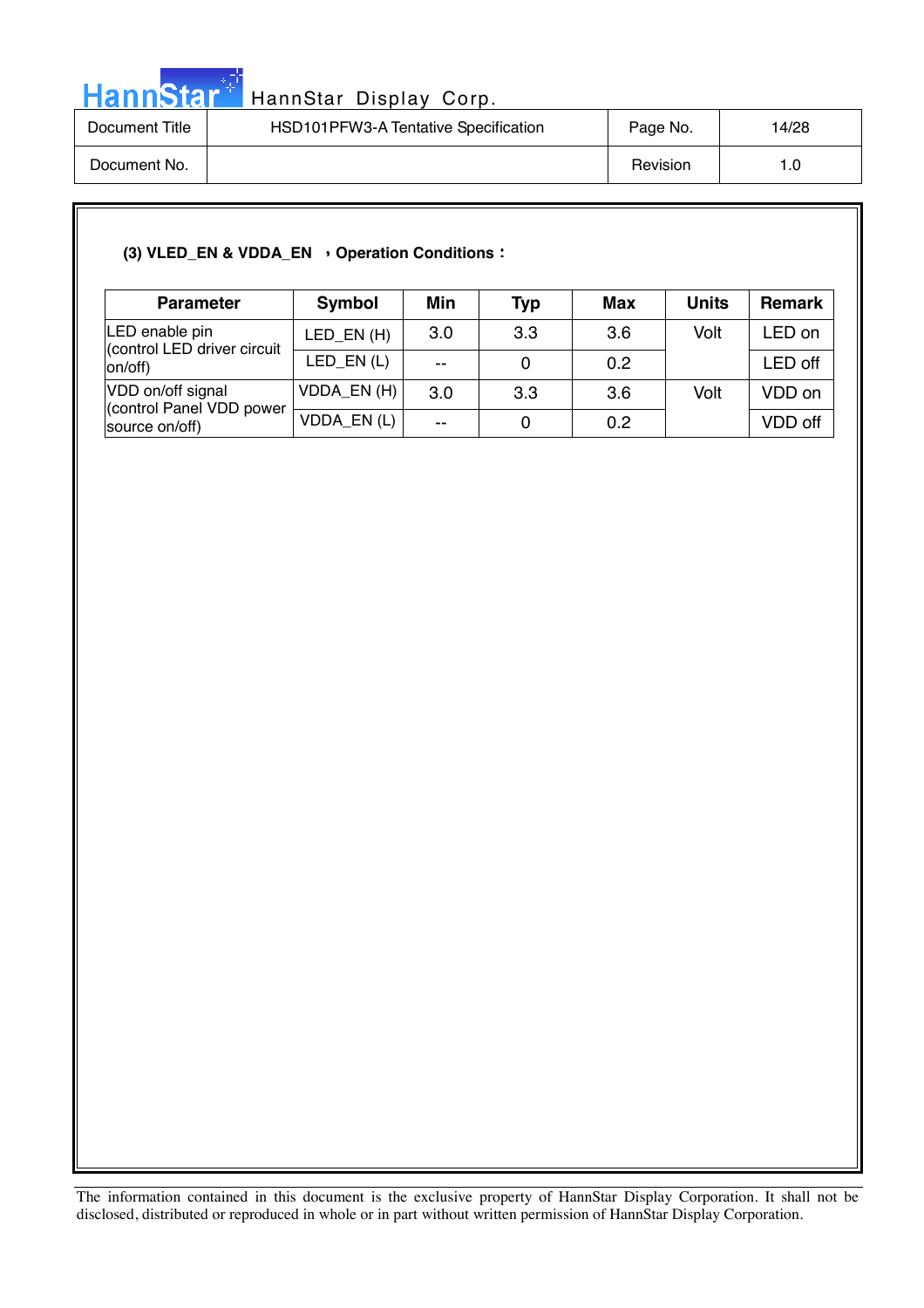

## Hann Star<sup>47</sup> HannStar Display Corp.

| Document Title | HSD101PFW3-A Tentative Specification | Page No. | 15/28 |
|----------------|--------------------------------------|----------|-------|
| Document No.   |                                      | Revision | l .O  |

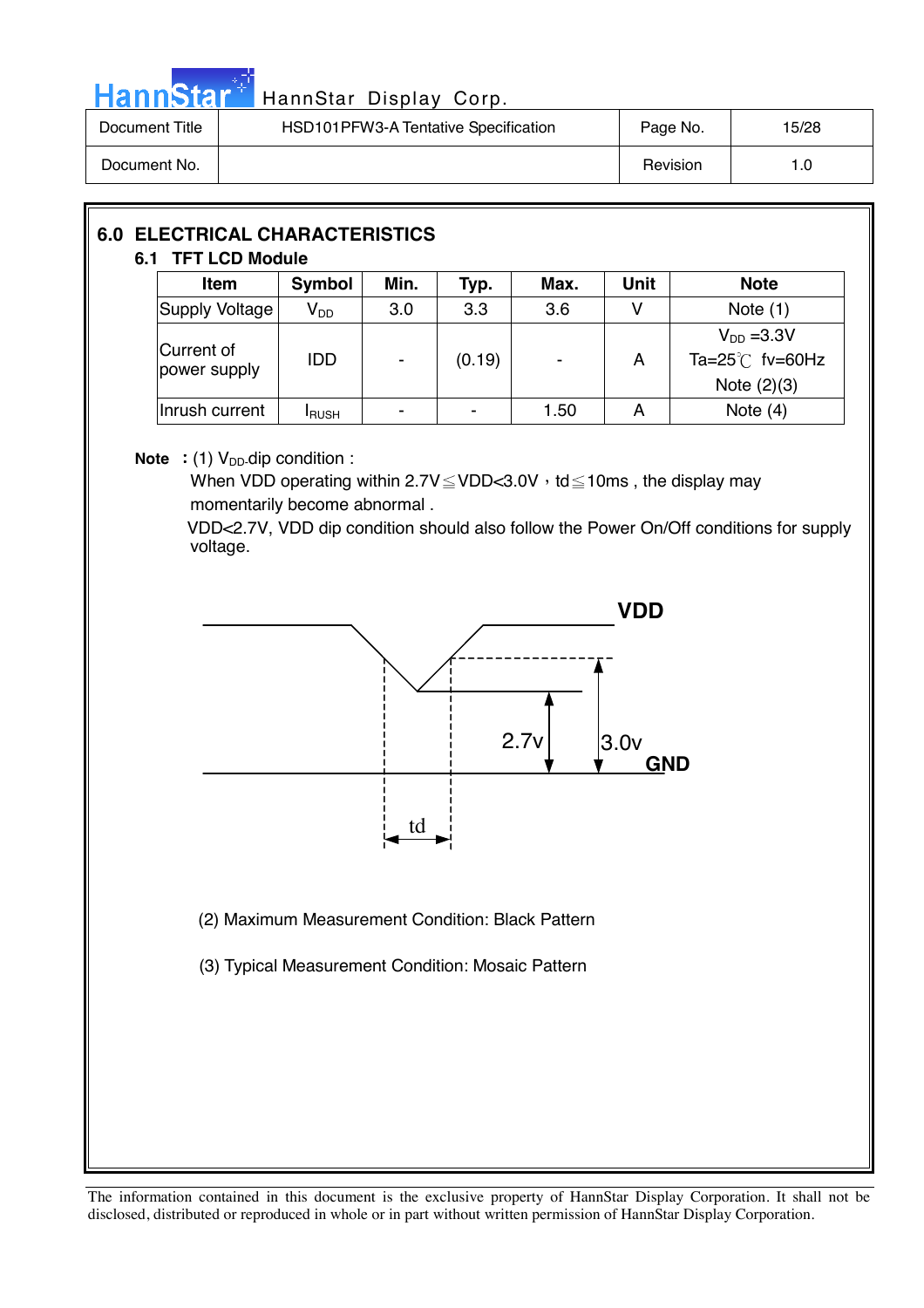

| Document Title | HSD101PFW3-A Tentative Specification | Page No. | 16/28 |
|----------------|--------------------------------------|----------|-------|
| Document No.   |                                      | Revision | 1.0   |

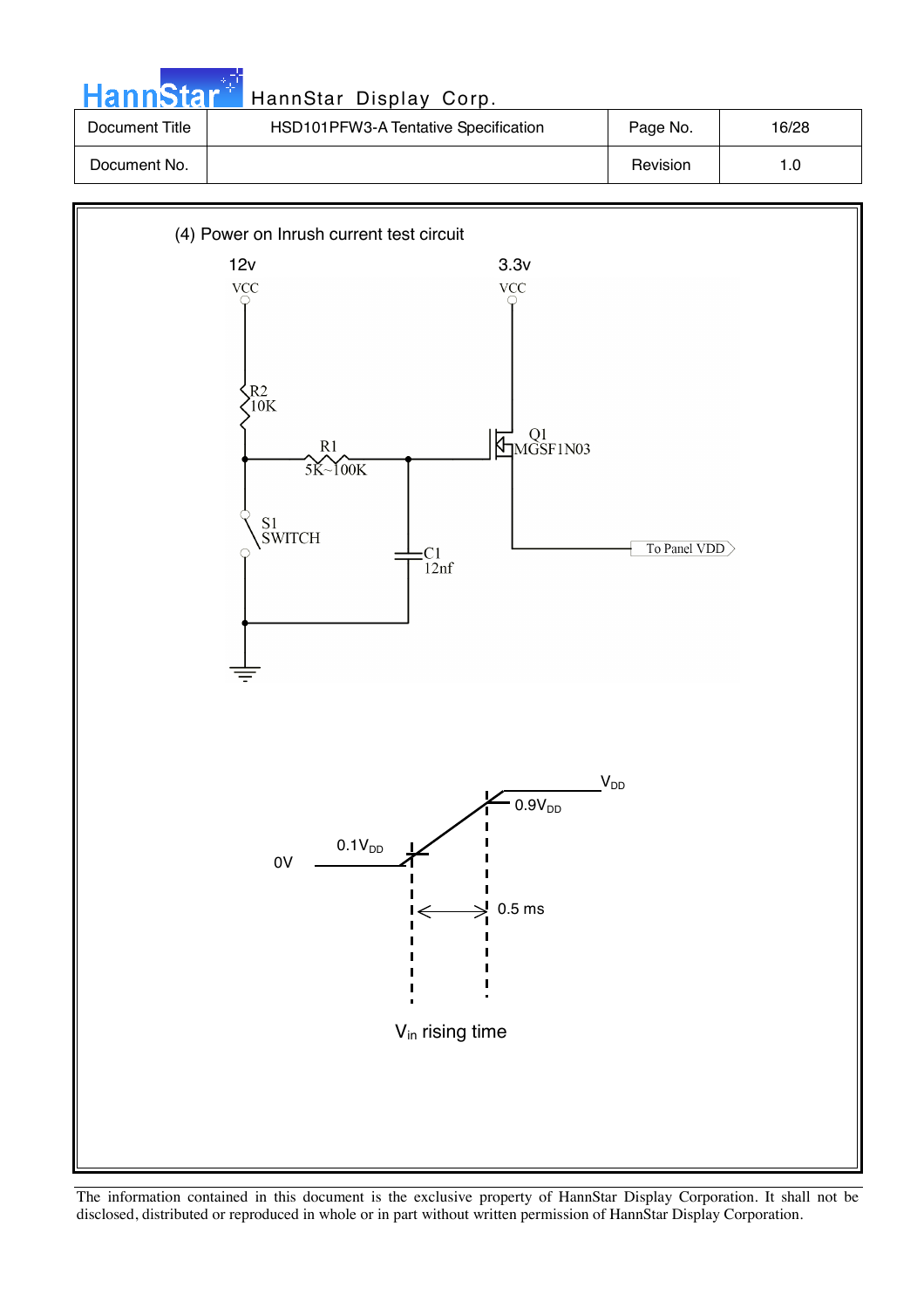

## HannStar<sup>t HannStar</sup> Display Corp.

| Document Title | HSD101PFW3-A Tentative Specification | Page No. | 7/28 |
|----------------|--------------------------------------|----------|------|
| Document No.   |                                      | Revision | I.C  |

### **6.2 Switching Characteristics for LVDS Receiver**

| Item                              | Symbol             | Min.                   | Typ. | Max.                 | Unit l | Conditions |
|-----------------------------------|--------------------|------------------------|------|----------------------|--------|------------|
| Differential Input High Threshold | Vth                |                        |      | 100                  | mV     |            |
| Differential Input Low Threshold  | Vtl                | $-100$                 |      |                      | mV     | $VCM=1.2V$ |
| Input Current                     | <b>I</b> IN        | $-10$                  |      | $+10$                | uA     |            |
| Differential input Voltage        | IV <sub>ID</sub> I | 0.1                    |      | 0.6                  | v      |            |
| Common Mode Voltage Offset        | $V_{CM}$           | (IV <sub>ID</sub> 1/2) | 1.25 | 1.8-0.4- $(IV1D1/2)$ | v      |            |

### **6.3 Bit Mapping & Interface Definition**



### for 6bits LVDS input LVDS Receiver Input Timing Definition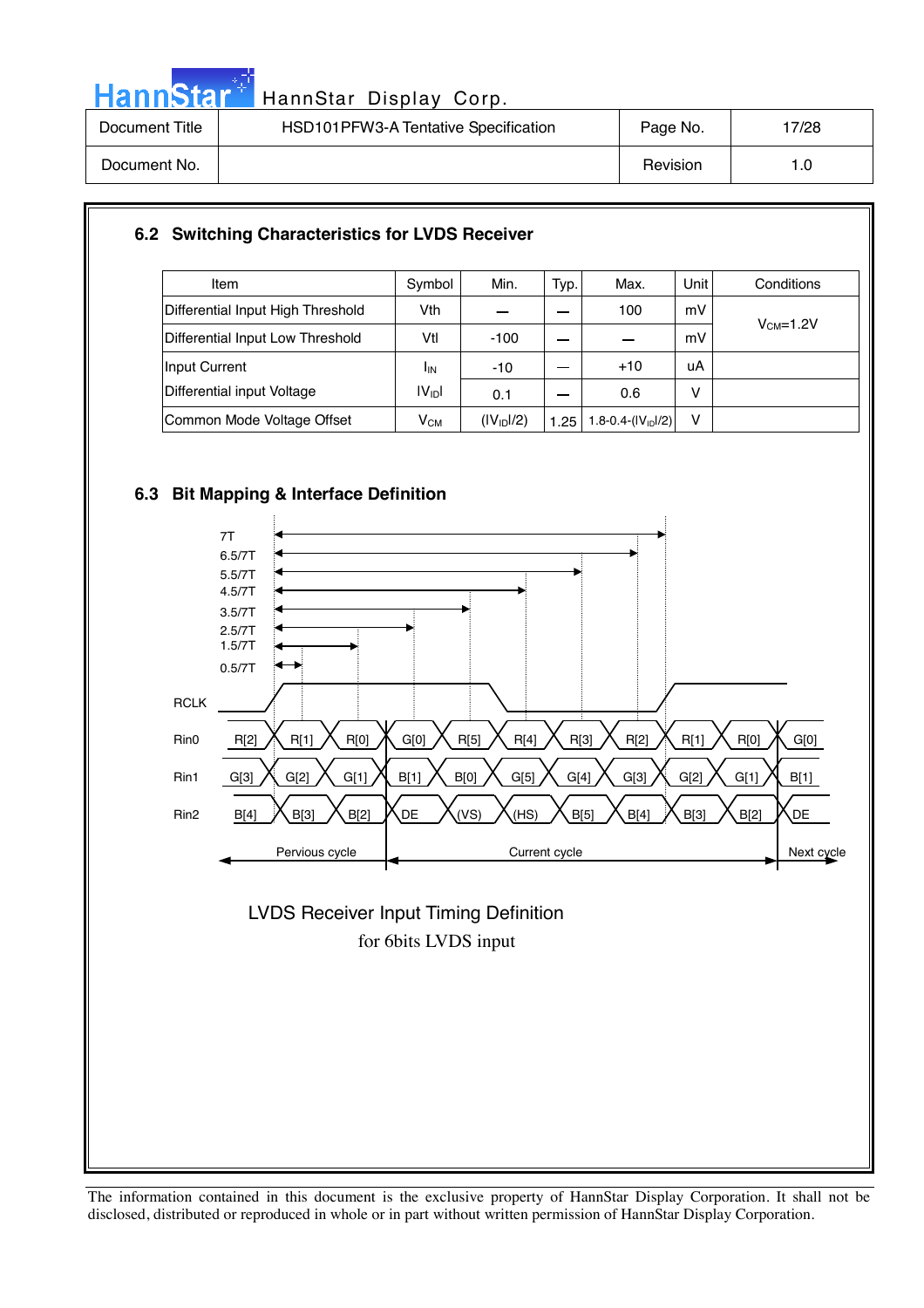

## HannStar<sup>#</sup> HannStar Display Corp.

| Document Title | HSD101PFW3-A Tentative Specification | Page No. | 18/28 |
|----------------|--------------------------------------|----------|-------|
| Document No.   |                                      | Revision | 1.0   |

### **6.4 Interface Timing (DE mode)**

| Item                            | Symbol | Min. | Typ. | Max.  | Unit       |
|---------------------------------|--------|------|------|-------|------------|
| Frame Rate                      | --     | 55   | 60   | 65    | <b>Hz</b>  |
| <b>Frame Period</b>             | t1     | 612  | 625  | 638   | line       |
| <b>Vertical Display Time</b>    | t2     | 600  | 600  | 600   | line       |
| <b>Vertical Blanking Time</b>   | t3     | 12   | 25   | 38    | line       |
| 1 Line Scanning Time            | t4     | 1160 | 1200 | 1240  | clock      |
| Horizontal Display Time         | t5     | 1024 | 1024 | 1024  | clock      |
| <b>Horizontal Blanking Time</b> | t6     | 136  | 176  | 216   | clock      |
| <b>Clock Rate</b>               | t7     | 39   | 45   | 51.42 | <b>MHz</b> |

### **Timing Diagram of Interface Signal (DE mode)**

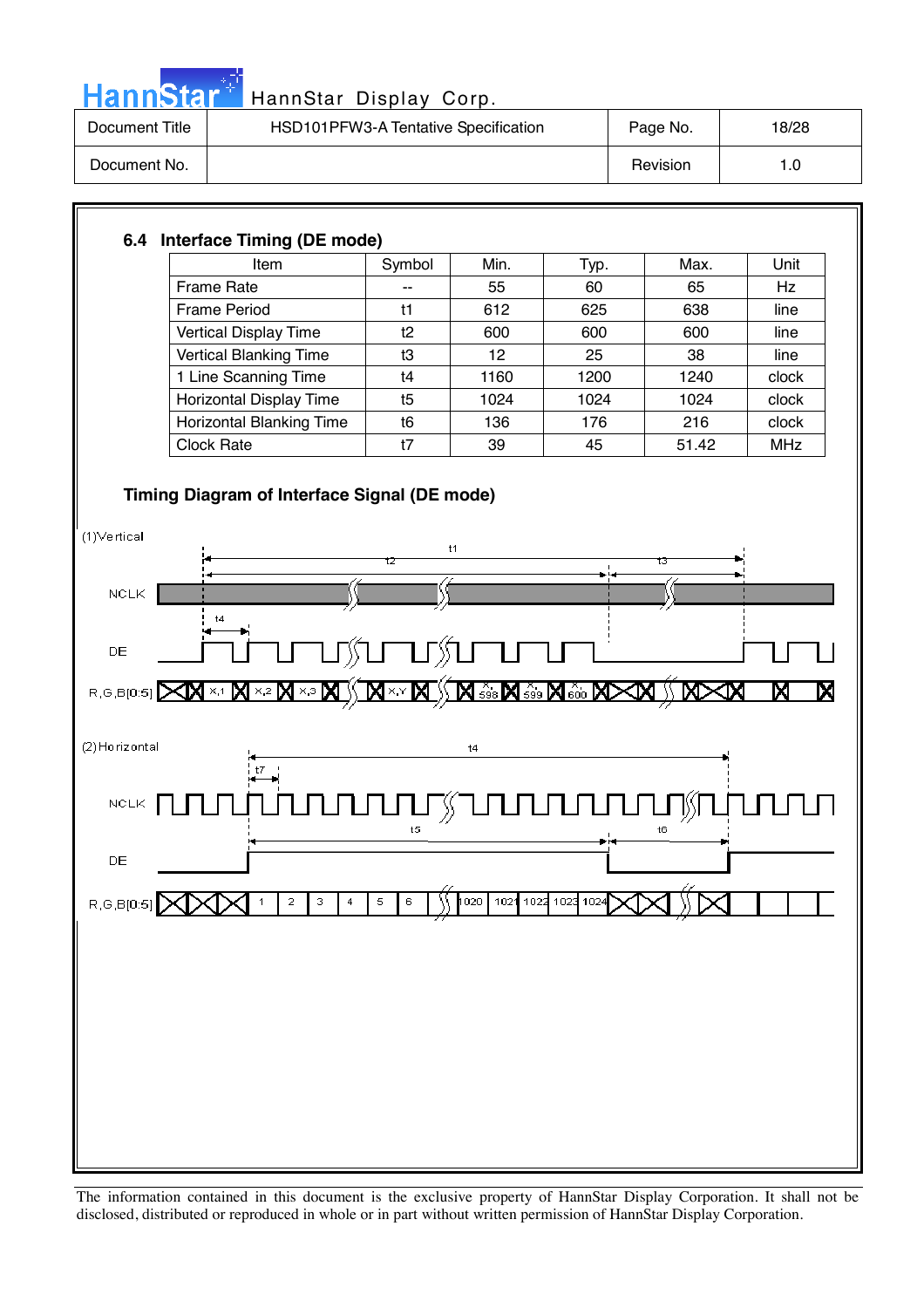| <b>HannStar</b> | HannStar Display Corp.               |          |       |
|-----------------|--------------------------------------|----------|-------|
| Document Title  | HSD101PFW3-A Tentative Specification | Page No. | 19/28 |
| Document No.    |                                      | Revision | 1.0   |

والمراجع والمتعاد

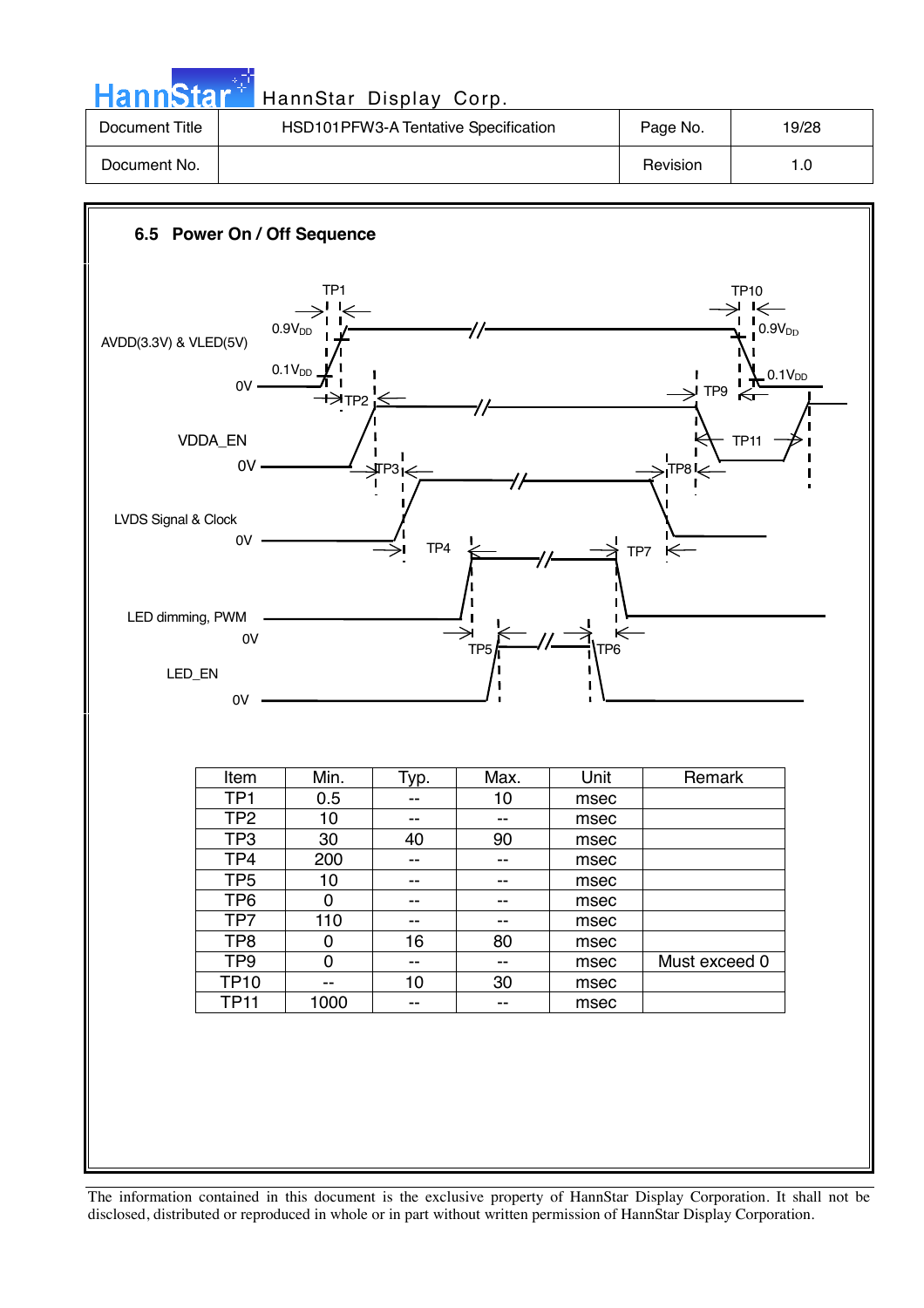## Hann Star<sup>t HannStar</sup> Display Corp.

| Document Title | HSD101PFW3-A Tentative Specification | Page No. | 20/28 |
|----------------|--------------------------------------|----------|-------|
| Document No.   |                                      | Revision |       |

Note: (1) The supply voltage of the external system for the module input should be the same as the definition of  $V_{DD}$ .

- (2) Apply the lamp volatge within the LCD operation range. When the back-light turns on before the LCD operation or the LCD truns off before the back-light turns off, the display may momentarily become white.
- (3) In case of  $VDD =$  off level, please keep the level of input signal on the low or keep a high impedance.
- (4) TP4 should be measured after the module has been fully discharged between power off and on period.
- (5) Interface signal shall not be kept at high impedance when the power is on.

### **6.6 Backlight Unit**

| <b>Parameter</b>                | Symbol    | Min    | Typ                      | Max     | <b>Units</b> | <b>Condition</b>                   |
|---------------------------------|-----------|--------|--------------------------|---------|--------------|------------------------------------|
| <b>LED Current</b>              | ΙF        | $- -$  | (17.5)                   | (18.55) | mA           | Ta= $25^{\circ}$ C                 |
| <b>LED Voltage</b>              | $V_F$     | 3.0    | 3.2                      | 3.4     | Volt         | Ta= $25^{\circ}$                   |
| <b>LED Power</b><br>consumption | $P_{LED}$ | $-$    | (1.34)                   | (1.51)  | Watt         | Ta= $25^{\circ}$ C<br>Note $(1)$   |
| LED Life-Time                   | N/A       | 10,000 | $\overline{\phantom{m}}$ | $- -$   | Hour         | Ta= $25^{\circ}$ C<br>$I_F = 20mA$ |
|                                 |           |        |                          |         |              | Note $(2)$                         |

**Note (1):** Calculator value for reference P=I<sub>F</sub> x V<sub>F</sub> x N (LED Qty')

 **Note (2):** The LED lifetime defines as the estimated time to 50% degradation of final luminous.

### **6.7 LED Driver**

### **6.7.1 Absolute Maximum Ratings**

| Item                            | Symbol                    | Min.   | Max. | Unit | Note |
|---------------------------------|---------------------------|--------|------|------|------|
| <b>LED Power Supply voltage</b> | V LED                     | $-0.3$ |      | Volt |      |
| LED EN, PWM pin Voltage         | $V_{EN}$<br>$V_{\rm PWM}$ | $- -$  | 5.5  | Volt |      |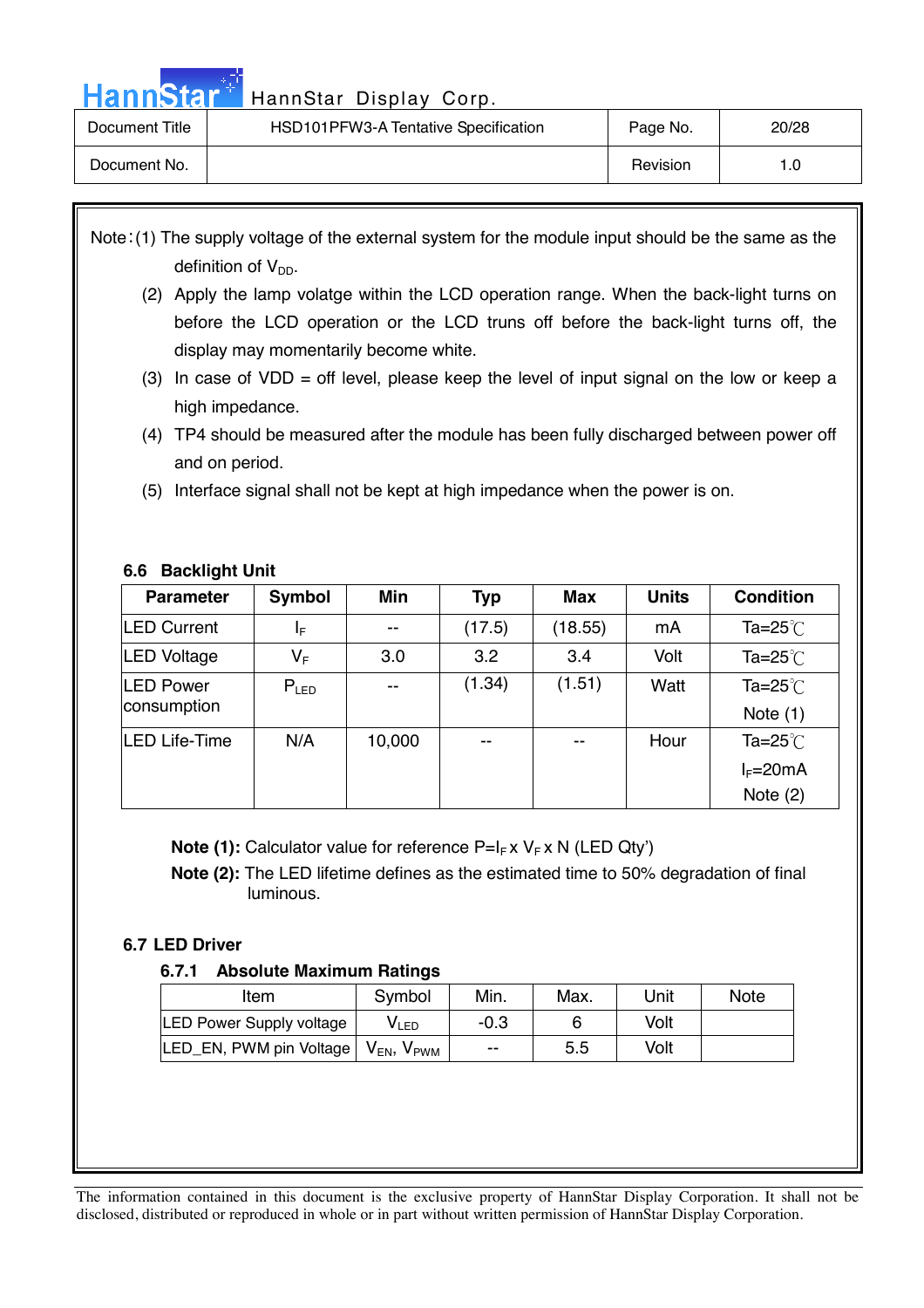

# HannStar<sup>t H</sup> HannStar Display Corp.

| Document Title | HSD101PFW3-A Tentative Specification | Page No. | 21/28 |
|----------------|--------------------------------------|----------|-------|
| Document No.   |                                      | Revision | 1.0   |

### **6.7.2 DC Electrical Characteristics**

| <b>Parameter</b>                   | Symbol                      | Min | Typ   | <b>Max</b> | <b>Units</b> | Remark |
|------------------------------------|-----------------------------|-----|-------|------------|--------------|--------|
| LED Power<br><b>Supply Voltage</b> | $\mathsf{V}_{\mathsf{LED}}$ | 4.5 | $- -$ | 5.5        | Volt         |        |
| <b>PWM High</b><br>Threshold       | V <sub>PWMH</sub>           | 3.0 | $- -$ | $-$        | Volt         |        |
| <b>PWM Low</b><br>Threshold        | V <sub>PWML</sub>           | $-$ | $- -$ | 0.2        | Volt         |        |

### **6.8 Color engine and CABC DC Electrical Characteristics**

| <b>Parameter</b>          | Symbol         | Min         | Typ                      | <b>Max</b>               | <b>Units</b> | <b>Remark</b> |
|---------------------------|----------------|-------------|--------------------------|--------------------------|--------------|---------------|
| CABC_EN High<br>Threshold | $V_{CABCH}$    | $0.7V_{DD}$ | --                       | $\overline{\phantom{a}}$ | Volt         |               |
| CABC_EN Low<br>Threshold  | <b>V</b> CABCL | $- -$       | $\overline{\phantom{a}}$ | 0.3V <sub>DD</sub>       | Volt         |               |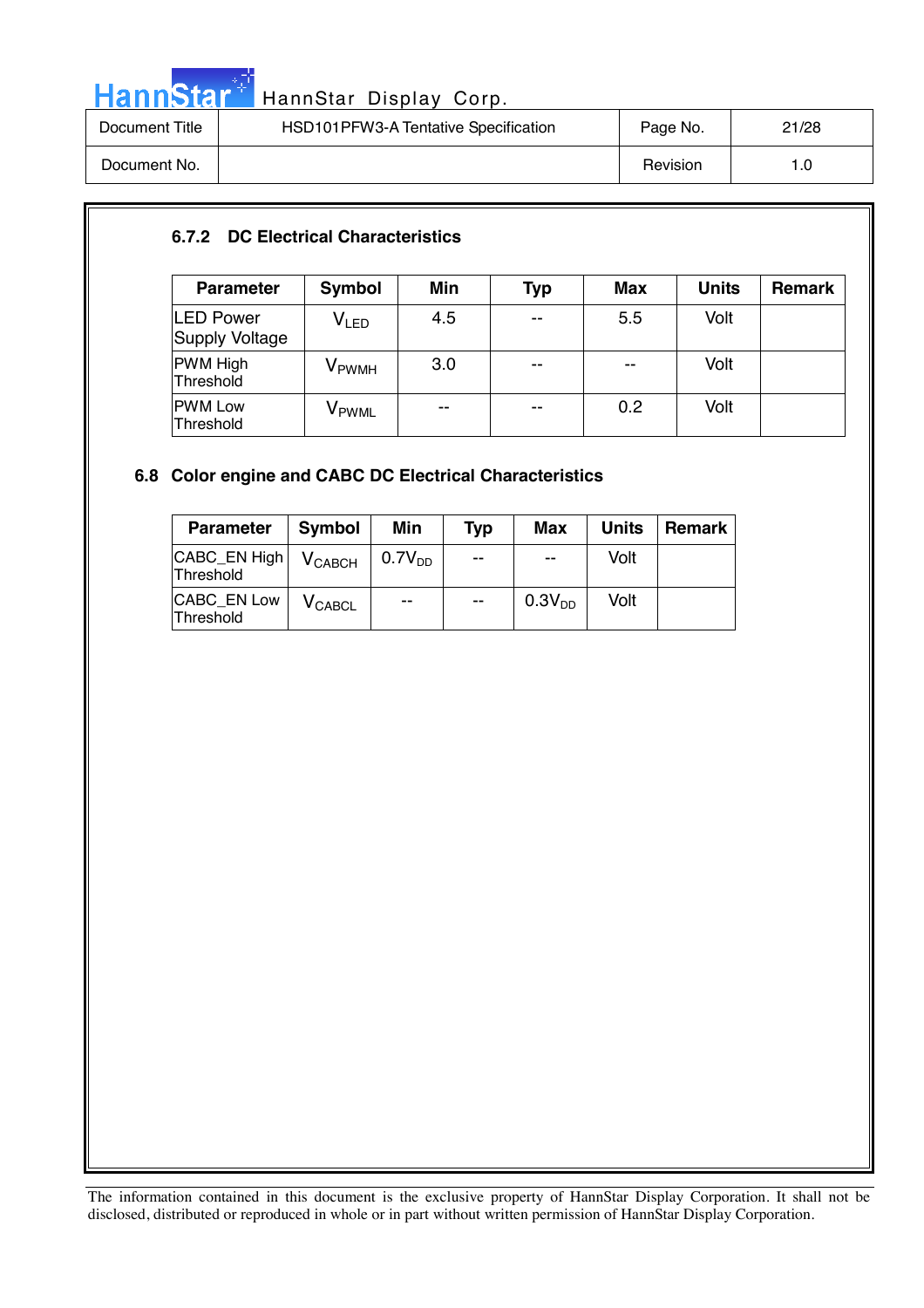|  |  | HannStar |  |
|--|--|----------|--|
|  |  |          |  |
|  |  |          |  |

### HannStar Display Corp.

| Document Title | HSD101PFW3-A Tentative Specification | Page No. | 22/28 |
|----------------|--------------------------------------|----------|-------|
| Document No.   |                                      | Revision |       |

| No.            | <b>Item</b>                       | <b>Conditions</b>                                                                                                      | <b>Remark</b> |
|----------------|-----------------------------------|------------------------------------------------------------------------------------------------------------------------|---------------|
|                | High Temperature Storage          | Ta=+60°C, 240hrs                                                                                                       |               |
| $\overline{2}$ | Low Temperature Storage           | Ta= $-20^{\circ}$ C, 240hrs                                                                                            |               |
| 3              | <b>High Temperature Operation</b> | Ta=+50 $^{\circ}$ C, 500hrs                                                                                            |               |
|                | Low Temperature Operation         | Ta= $0^{\circ}$ C, 500hrs                                                                                              |               |
| 5              |                                   | Thermal Cycling Test (non operation) $ -20^{\circ}C(30\text{min}) \rightarrow +60^{\circ}C(30\text{min})$ , 100 cycles |               |
|                | Vibration                         | <b>Sine Wave</b>                                                                                                       |               |
| 6              |                                   | 1.5G, 5~500Hz, XYZ                                                                                                     |               |
|                |                                   | 30min/each direction                                                                                                   |               |
|                | Shock                             | Half-Sine, 200G, 2ms, ±XYZ, 1time                                                                                      |               |

### **Storage / Operating temperature**



**Note . Max wet bulb temp.=39°C**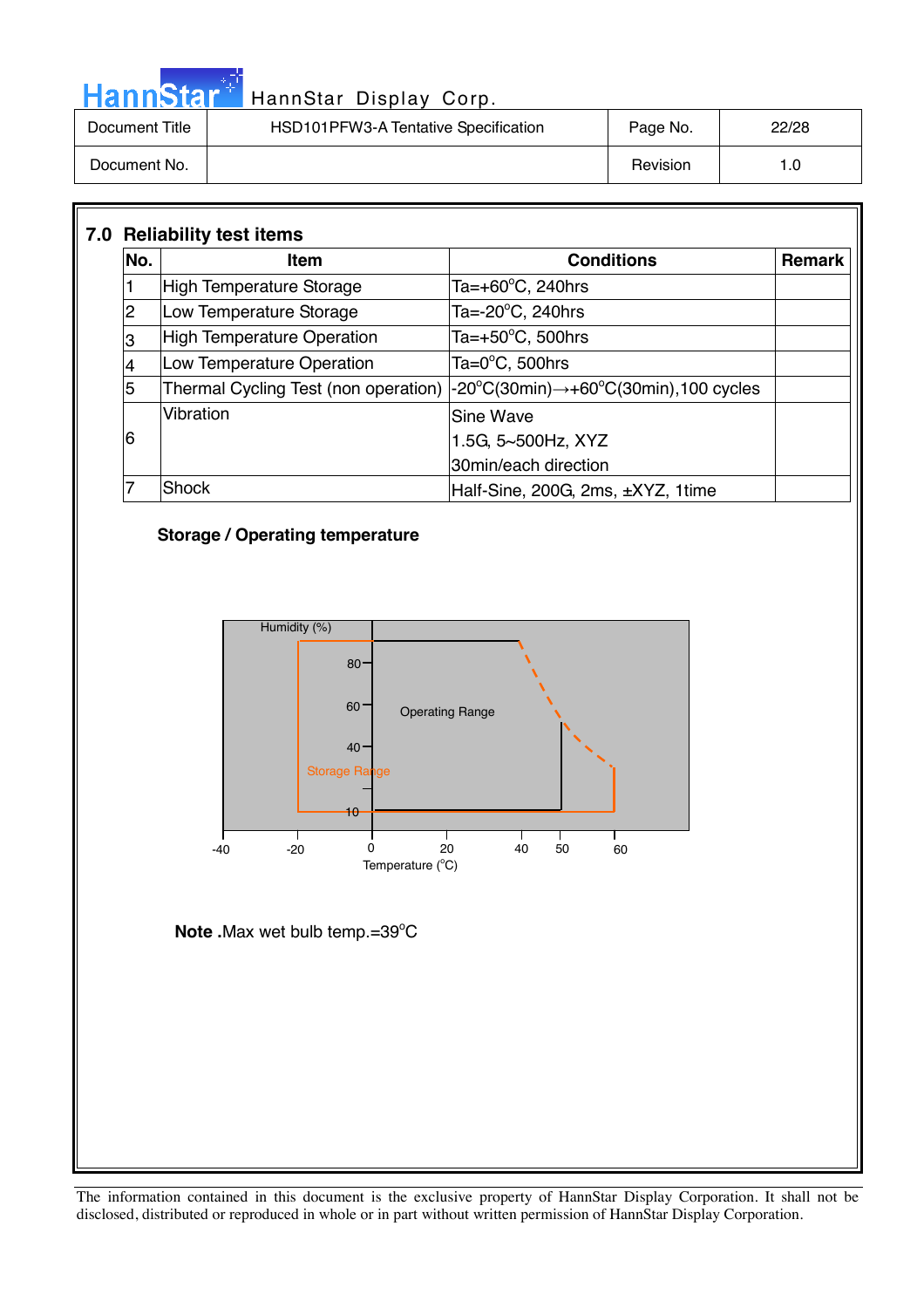| <b>HannStar</b> * | HannStar Display Corp.               |          |       |
|-------------------|--------------------------------------|----------|-------|
| Document Title    | HSD101PFW3-A Tentative Specification | Page No. | 23/28 |
| Document No.      |                                      | Revision | 1.0   |

n Ba



The information contained in this document is the exclusive property of HannStar Display Corporation. It shall not be disclosed, distributed or reproduced in whole or in part without written permission of HannStar Display Corporation.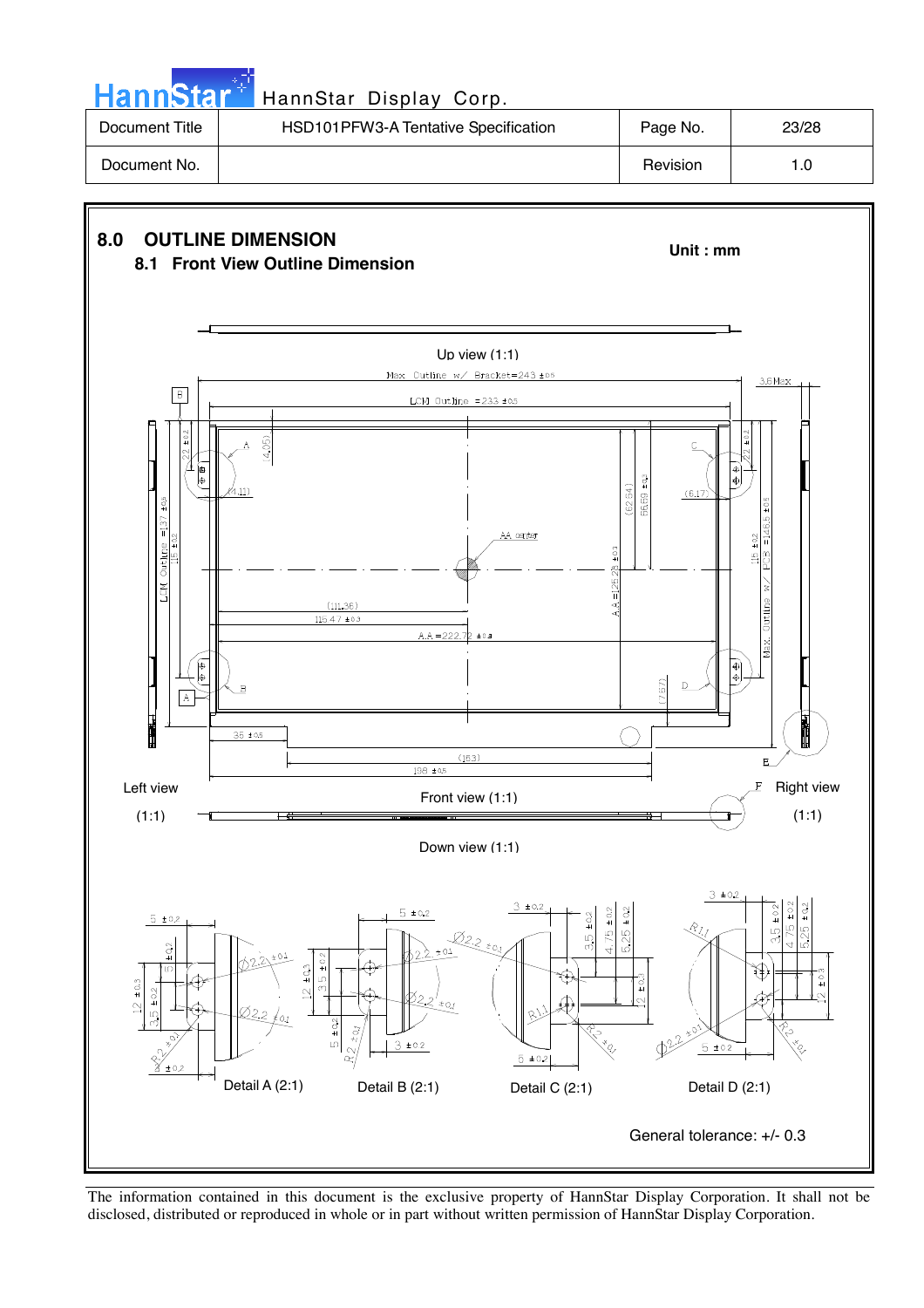|                | HannStar <sup>*</sup> HannStar Display Corp. |          |       |
|----------------|----------------------------------------------|----------|-------|
| Document Title | HSD101PFW3-A Tentative Specification         | Page No. | 24/28 |
| Document No.   |                                              | Revision | 1.0   |

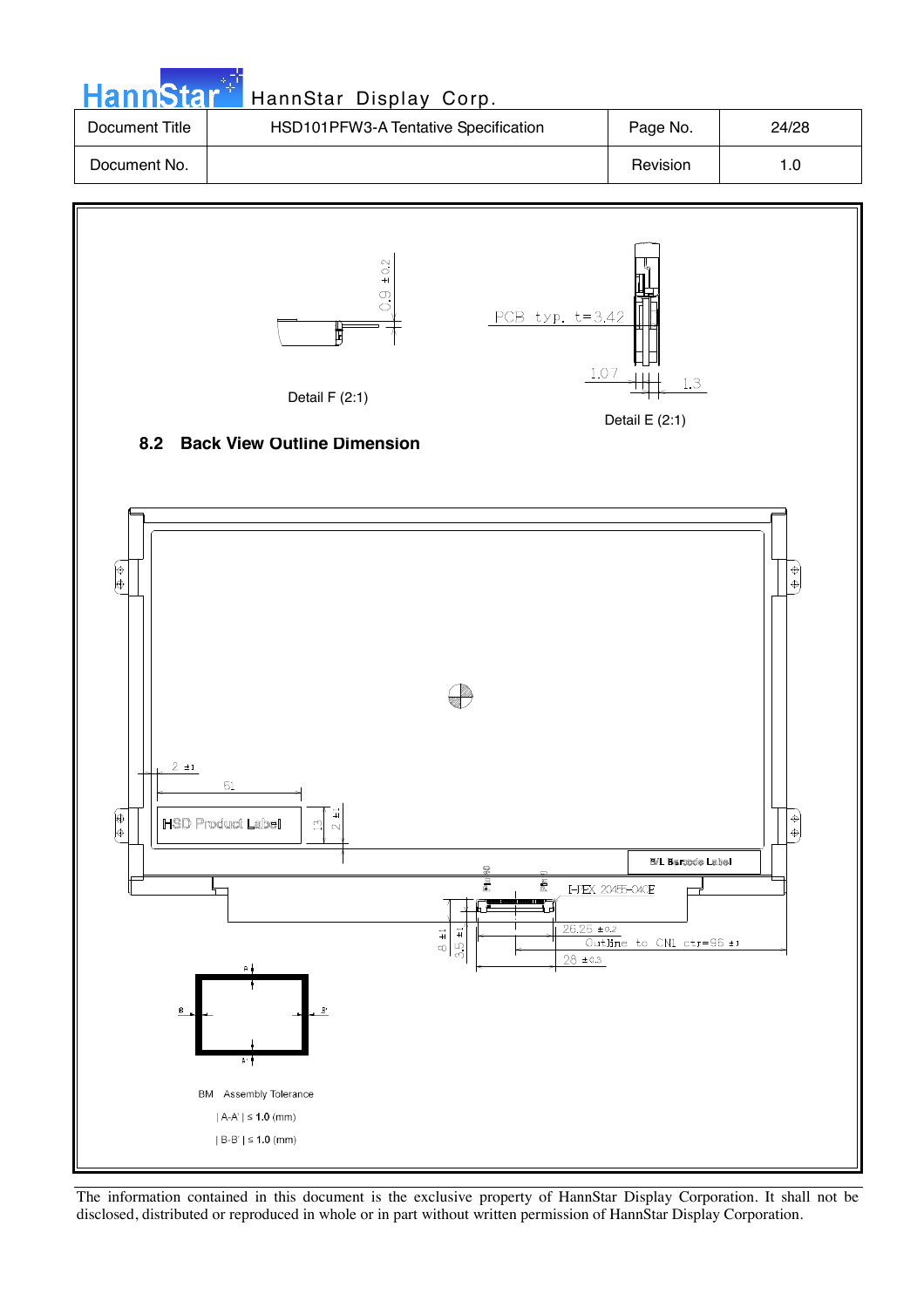|  | <u>ann<sup>,</sup></u> | . To i |  |
|--|------------------------|--------|--|

### HannStar Display Corp.

| Document Title | HSD101PFW3-A Tentative Specification | Page No. | 25/28 |
|----------------|--------------------------------------|----------|-------|
| Document No.   |                                      | Revision | 0. ا  |

**9.0 LOT MARK** 

### **9.1 Lot Mark**



Code 1,2,3,4,5,6: HannStar internal flow control code.

Code 7: production location.

Code 8: production year.

Code 9: production month.

Code 10,11,12,13,14,15: serial number.

### Note (1) Production Year

| Year | 2001 | 2002 | 2003 | 2004 | 2005 | 2006 | 2007 | 2008 | 2009 | 2010 |
|------|------|------|------|------|------|------|------|------|------|------|
| Mark |      |      |      |      |      |      |      |      |      |      |

### Note (2) Production Month

| Month | Jan. | Feb. | Mar. | Apr. |  | May.   Jun.   Jul.   Aug.   Sep. | Oct | $\vert$ Nov. | Dec. |
|-------|------|------|------|------|--|----------------------------------|-----|--------------|------|
| Mark  |      |      |      |      |  |                                  |     |              |      |

### **9.2 Location of Lot Mark**

- (1) Location : The label is attached to the backside of the LCD module. See Product back view. ( Section 8.0 : OUTLINE DIMENSION )
- (2) Detail of the Mark : As attached below
- (3) This is subject to change without prior notice.

| <b>BALLARATY</b><br><b>GREEKELIN</b><br>TWRE<br>10.<br><b><i>REFERENCE</i></b> | HannStar<br>HSD101PFW3                                                                                   |                                                           |
|--------------------------------------------------------------------------------|----------------------------------------------------------------------------------------------------------|-----------------------------------------------------------|
| GP-HF<br>uß<br>ſC,<br>E212246                                                  | $-A**$<br>Rev:<br>I<br>║<br>║<br>⊪<br>⊪<br>Ш<br>Ш<br>⊪<br>Ш<br>$\mathbb I$<br>0 K 9 C 0 0 0 A 0 0 0<br>× | $EDX.X$ 6 AO<br>I<br>∥<br>Ш<br>Ш<br>$\sim$<br>∩ −<br>л. н |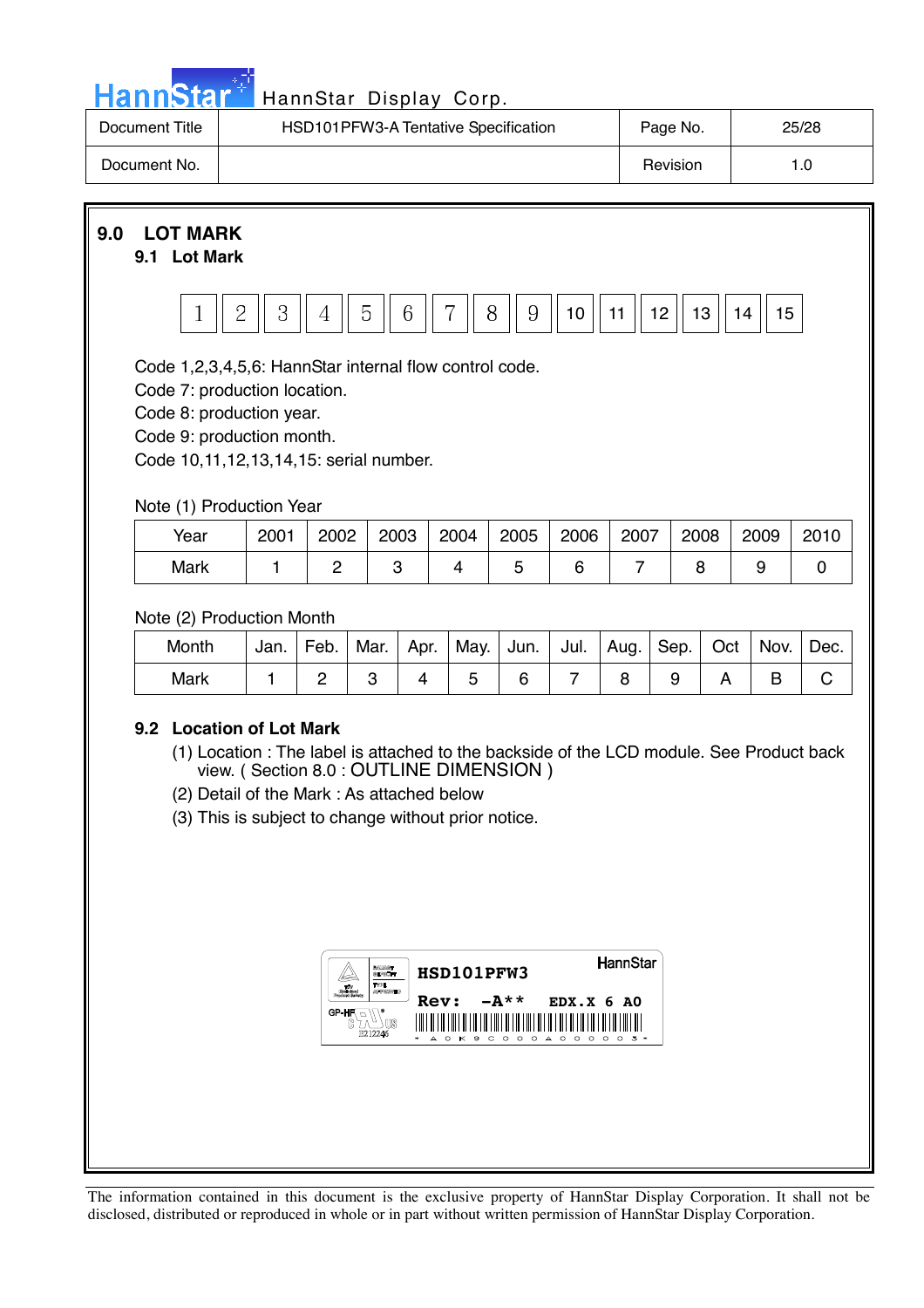

| Document Title | HSD101PFW3-A Tentative Specification | Page No. | 26/28 |
|----------------|--------------------------------------|----------|-------|
| Document No.   |                                      | Revision |       |

| <b>10.0 PACKAGE SPECIFICATION</b><br>10.1 Packing form                                                                                                                                                                                  |                     |                               |                 |  |  |
|-----------------------------------------------------------------------------------------------------------------------------------------------------------------------------------------------------------------------------------------|---------------------|-------------------------------|-----------------|--|--|
| <b>LCM Model</b>                                                                                                                                                                                                                        | LCM Qty. in the box | Inner Box Size (mm)           | Notice          |  |  |
| HSD101PFW3-A                                                                                                                                                                                                                            | 40pcs/box           | 565x316 x240 <sup>H</sup>     |                 |  |  |
| 10.2 Packing assembly drawings<br>ESD Bag<br>LCM<br>3.<br><b>Fold Back</b><br><b>Corner Pad</b><br><b>Partition/Pad</b><br>Tape<br>LCM+ESD bag<br>4<br>5.<br>$\mathbb{R}^{(F)} \in \mathbb{R}^{(F)}$<br><b>LCM+ESD bag</b><br>Box<br>6. |                     |                               |                 |  |  |
| HSD101PFW3-A                                                                                                                                                                                                                            |                     | Material                      | Notice          |  |  |
| Box                                                                                                                                                                                                                                     |                     | <b>Corrugated Paper Board</b> | <b>AB Flute</b> |  |  |
| Partition/Pad                                                                                                                                                                                                                           |                     | <b>Corrugated Paper Board</b> | <b>B</b> Flute  |  |  |
| Pad                                                                                                                                                                                                                                     |                     | <b>Corrugated Paper Board</b> | <b>B</b> Flute  |  |  |
| ESD bag                                                                                                                                                                                                                                 |                     | PE                            | $-$             |  |  |
|                                                                                                                                                                                                                                         |                     |                               |                 |  |  |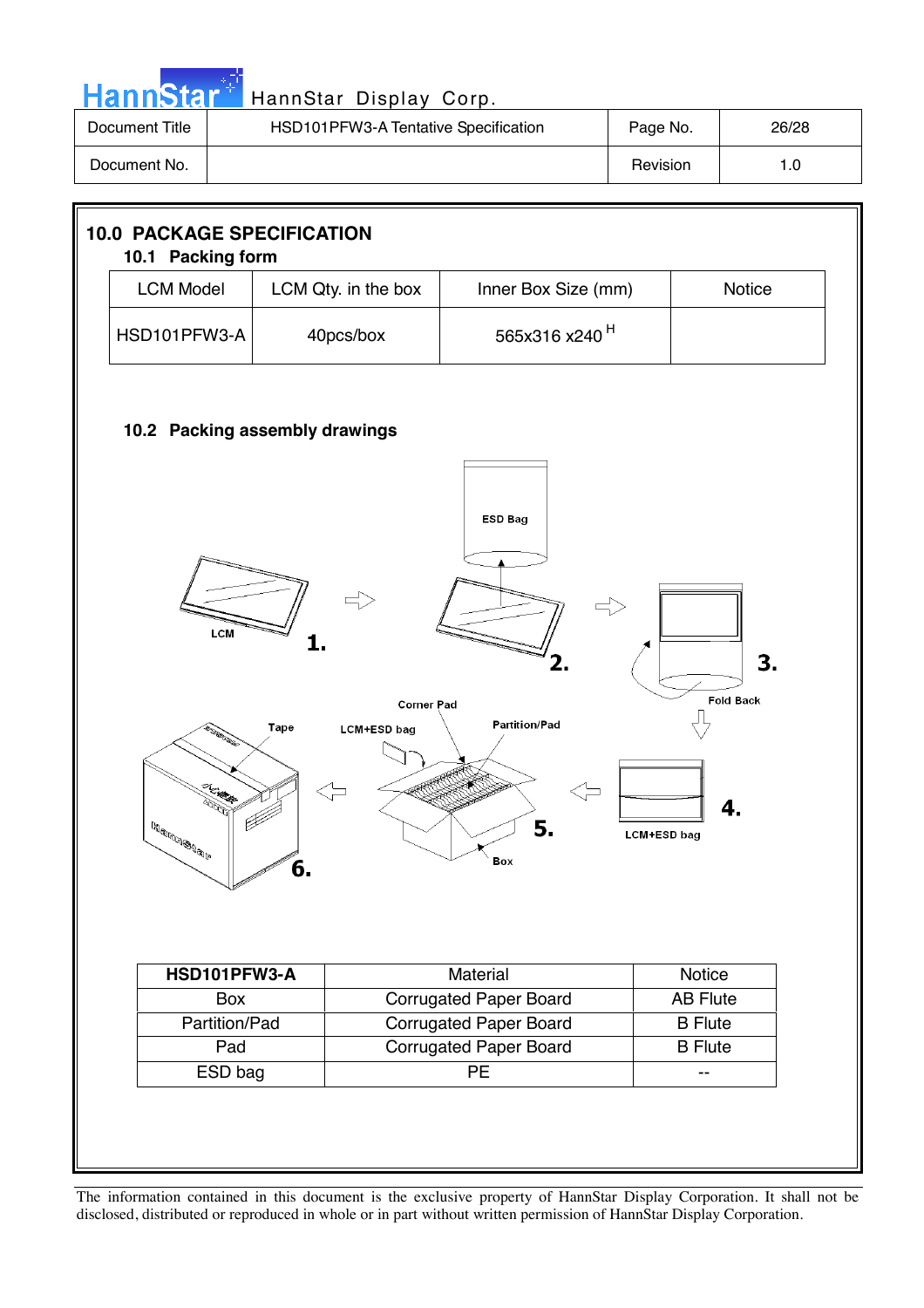

## HannStar<sup>47</sup> HannStar Display Corp.

| Document Title | HSD101PFW3-A Tentative Specification | Page No. | 27/28 |
|----------------|--------------------------------------|----------|-------|
| Document No.   |                                      | Revision | l.C   |

### **11.0 GENERAL PRECAUTION**

### **11.1 Use Restriction**

This product is not authorized for use in life supporting systems, aircraft navigation control systems, military systems and any other application where performance failure could be life-threatening or otherwise catastrophic.

### **11.2 Disassembling or Modification**

 Do not disassemble or modify the module. It may damage sensitive parts inside LCD module, and may cause scratches or dust on the display. HannStar does not warrant the module, if customers disassemble or modify the module.

### **11.3 Breakage of LCD Panel**

- 11.3.1.If LCD panel is broken and liquid crystal spills out, do not ingest or inhale liquid crystal, and do not contact liquid crystal with skin.
- 11.3.2. If liquid crystal contacts mouth or eyes, rinse out with water immediately.
- 11.3.3. If liquid crystal contacts skin or cloths, wash it off immediately with alcohol and rinse thoroughly with water.
- 11.3.4. Handle carefully with chips of glass that may cause injury, when the glass is broken.

### **11.4 Electric Shock**

- 11.4.1. Disconnect power supply before handling LCD module.
- 11.4.2. Do not pull or fold the LED cable.
- 11.4.3. Do not touch the parts inside LCD modules and the fluorescent LED's connector or cables in order to prevent electric shock.

### **11.5 Absolute Maximum Ratings and Power Protection Circuit**

- 11.5.1. Do not exceed the absolute maximum rating values, such as the supply voltage variation, input voltage variation, variation in parts' parameters, environmental temperature, etc., otherwise LCD module may be damaged.
- 11.5.2. Please do not leave LCD module in the environment of high humidity and high temperature for a long time.
- 11.5.3. It's recommended to employ protection circuit for power supply.

### **11.6 Operation**

- 11.6.1 Do not touch, push or rub the polarizer with anything harder than HB pencil lead.
- 11.6.2 Use fingerstalls of soft gloves in order to keep clean display quality, when persons handle the LCD module for incoming inspection or assembly.
- 11.6.3 When the surface is dusty, please wipe gently with absorbent cotton or other soft material.